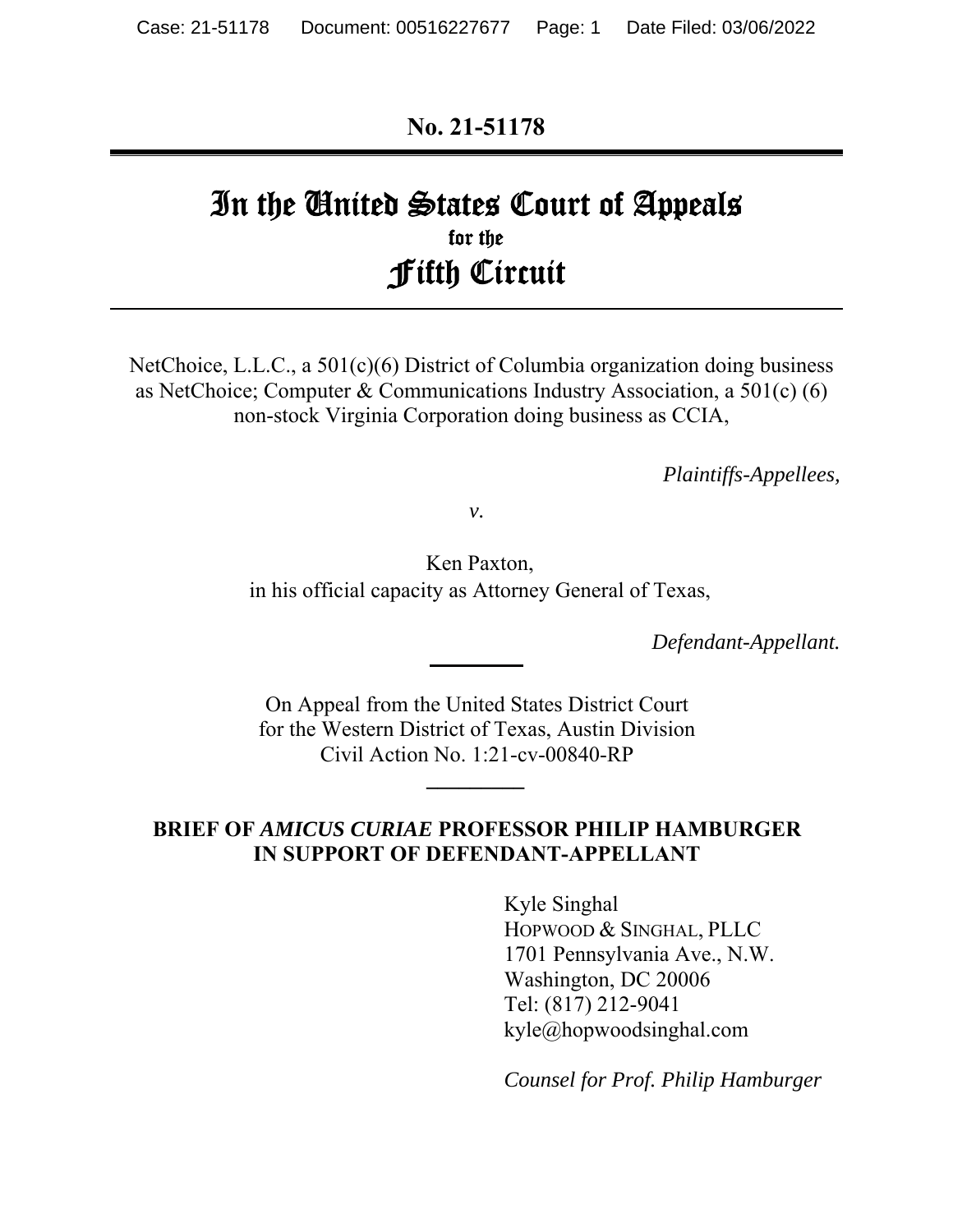#### **STATEMENT OF IDENTITY AND INTEREST AND CORPORATE DISCLOSURES**

Pursuant to the applicable provisions in Fed. R. App. P. 26.1, 27, 29 and 32 and this Court's local rules, *amicus* provides this Supplemental Statement of Identity and Interest and Corporate Disclosure.

*Amicus Curiae* Professor Philip Hamburger authored this brief in its entirety. No party's counsel authored this brief, in whole or in part, or contributed money intended to fund the preparation or submission of this brief. No person other than *amicus* or his counsel contributed money to fund preparation or submission of this brief.

Counsel for all parties have consented to the filing of this brief.

*Amicus* writes this brief not only to express his views on his own behalf but also on behalf of all Texans who depend upon social media platforms to communicate about politics, art, culture, religion, science, civic life, school, family, and business. The internet is, as the Supreme Court has recognized, the "modern public square." *Packingham v. North Carolina,* 137 S. Ct. 1730, 1737 (2017).

Nonetheless, censorious gatekeepers circumscribe this square, eliminating and silencing views with which they disagree. As a result, voters receive inadequate information, minority religious and cultural views are suppressed, and vital scientific data and dissenting scientific opinion cannot be disseminated. Not only are nonconforming views scrubbed, but often those who take such perspectives are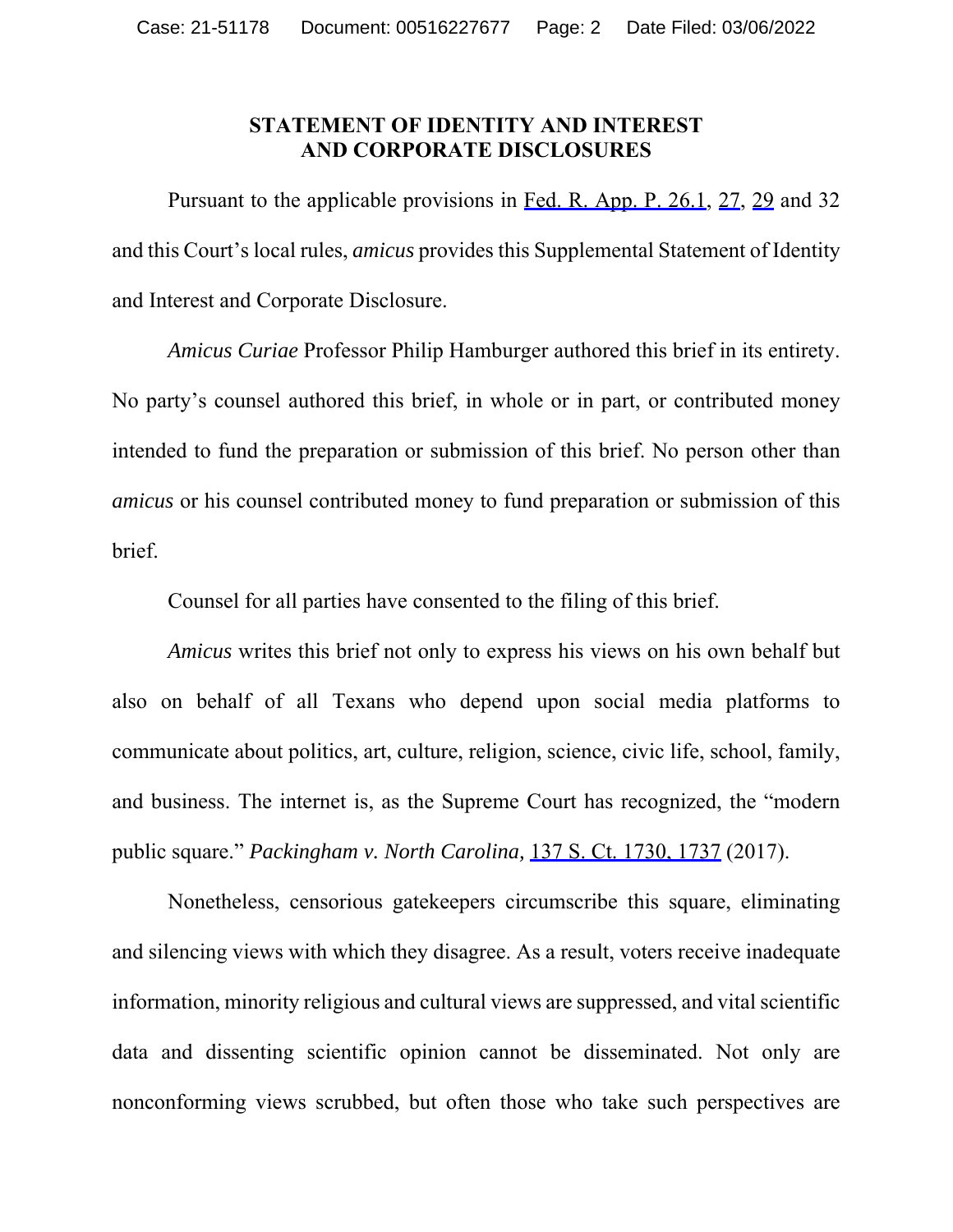permanently deplatformed—in effect, depersoned for purposes of effective public speech. The State of Texas has a profound interest in protecting vibrant political, religious, cultural, and scientific debate. HB 20 protects that interest—to which *amicus* is dedicated.

*Amicus* is a scholar of constitutional law and its history at Columbia Law School. He received his bachelor's degree from Princeton University and his J.D. from Yale Law School. Before coming to Columbia, he was the John P. Wilson Professor at the University of Chicago Law School. He also taught at George Washington University Law School, Northwestern Law School, University of Virginia Law School, and the University of Connecticut Law School. Professor Hamburger's contributions are unrivaled by any U.S. legal scholar in driving the national conversations on the First Amendment and the separation of church and state and on administrative power. He has written on the history of the freedom of the press, on current censorship of scientific inquiry and publication, and on the federal privatization of censorship. His work on has been celebrated by organizations like the American Society for Legal History, the Manhattan Institute, and the Bradley Foundation, among others, and he has been elected a member of the American Academy of Arts and Sciences.

While *Amicus* generally opposes excessive and unlawful government regulation, he believes that the State of Texas has an appropriate and lawful role in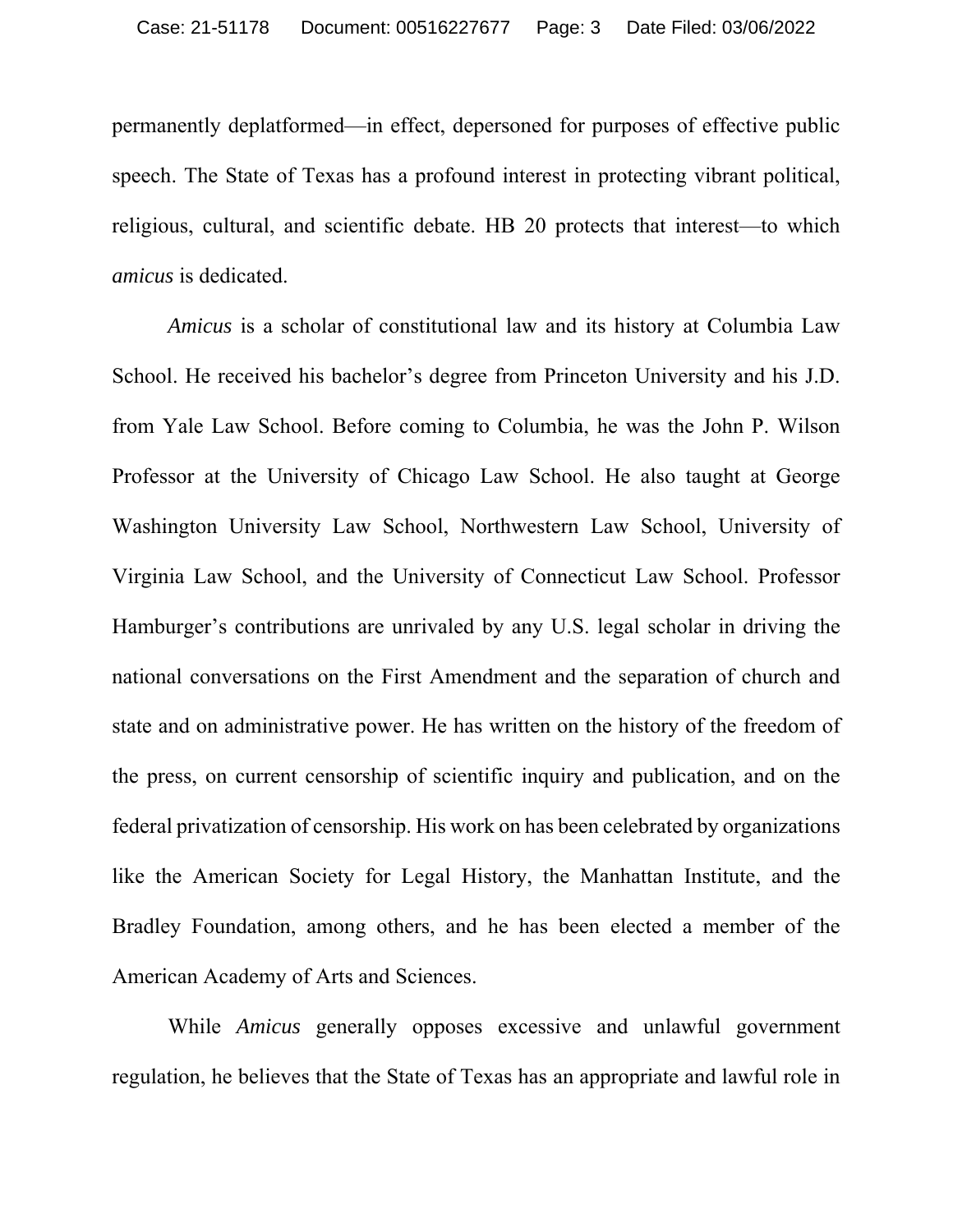protecting against discrimination and preserving vibrant political, scientific, religious, and cultural discourse. From the beginning of the Republic, state governments have had the power to require certain industries to serve the public without discrimination. HB 20 relies upon this power, which courts have accepted for centuries, to protect the open exchange of expression by regulating the dominant social media platforms that most clearly are common carriers.

*Amicus* has a direct interest in the outcome of this case because he relies upon social media as a primary avenue for learning and for his own communication. So, he looks to the Texas social media law to preserve at least one jurisdiction that is free from viewpoint discrimination by the major social media platforms.

The above-stated interests and issues are relevant to this court's resolution of this appeal. Therefore, *Amicus* hereby respectfully submits the attached *amicus curiae* brief to aid this court in its review of the district court's decision and in support of Appellant's appeal.

Respectfully submitted,

/s/ Kyle Singhal Kyle Singhal HOPWOOD & SINGHAL, PLLC 1701 Pennsylvania Ave., N.W. Washington, DC 20006 Tel: (817) 212-9041 kyle@hopwoodsinghal.com *Counsel for Prof. Philip Hamburger*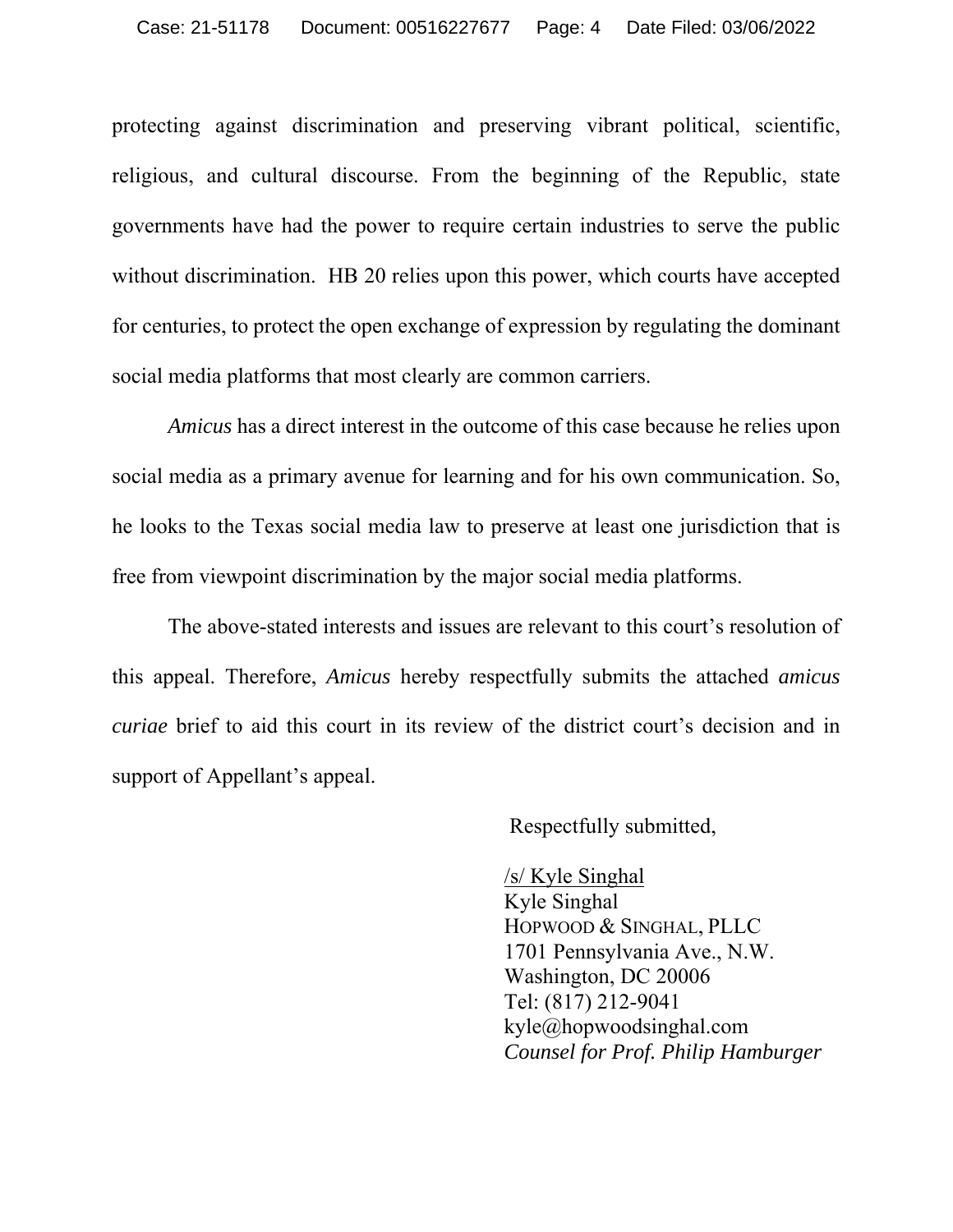# **TABLE OF CONTENTS**

| I. The Platforms Are Common Carriers and Can Be Regulated Without                                                                 |
|-----------------------------------------------------------------------------------------------------------------------------------|
| A. Social Media Platforms May Lawfully Be Designated Common                                                                       |
| B. Texas's Regulation of the Platforms as Common Carriers Complies                                                                |
| C. Existing Discrimination Is No Excuse for Violating Common                                                                      |
| II. Texas Has a Compelling Interest in Preventing Viewpoint<br>Discrimination, Whereas the Platforms Have No Corresponding Speech |
| A. The State Has a Compelling Interest in Preventing Viewpoint<br>Discrimination, and HB 20 Is a Narrowly Tailored Regulation 18  |
| B. Common Carriers Have No Speech Interest in Suppressing the                                                                     |
| C. The Platforms Have No Speech Interest in Carrying Out Privatized                                                               |
|                                                                                                                                   |
| A. Whereas Section $230(c)(2)$ Protects Platforms for Content<br>Discrimination, HB 20 Merely Bars Viewpoint Discrimination 24    |
| B. Whereas Section $230(c)(2)$ Protects Against Actions for Damages,                                                              |
|                                                                                                                                   |
|                                                                                                                                   |
|                                                                                                                                   |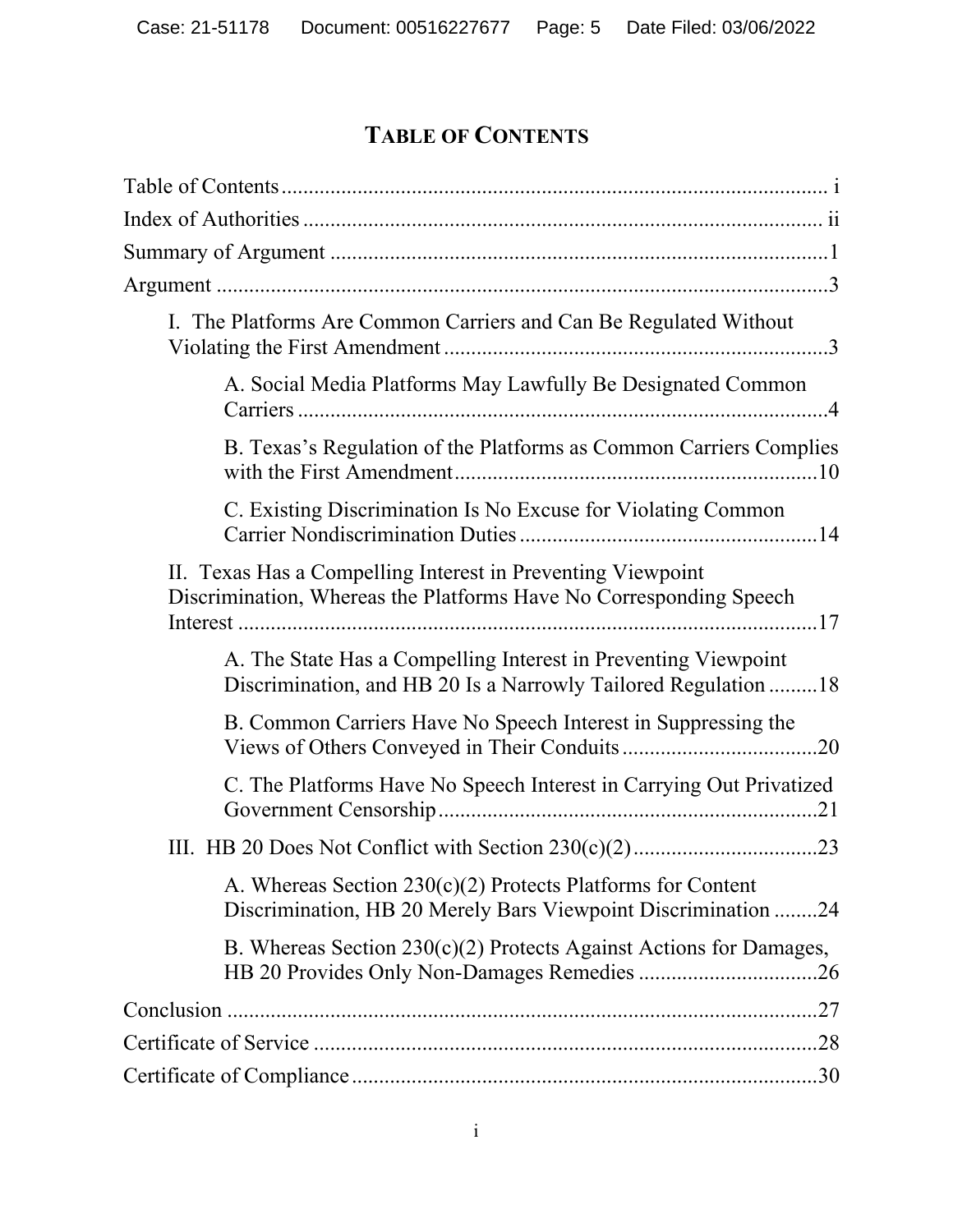# **INDEX OF AUTHORITIES**

# **Cases**

| Biden v. Knight First Amend. Inst. at Columbia Univ., 141 S. Ct. 1220 (2021)8   |
|---------------------------------------------------------------------------------|
|                                                                                 |
| Denver Area Ed. Telecomm. Consortium, Inc. v. FCC, 518 U.S. 727 (1966) 14       |
|                                                                                 |
| Hurley v. Irish-Am. Gay, Lesbian & Bisexual Grp. of Boston, 515 U.S. 557 (1995) |
|                                                                                 |
|                                                                                 |
|                                                                                 |
|                                                                                 |
| Miami Herald Pub. Co. v. Tornillo, 418 U.S. 241 (1974) 12, 20                   |
| Missouri Pac. Ry. v. Larabee Flour Mills Co., 211 U.S. 612 (1909)10             |
| Nat'l Ass'n of Regul. Util. Comm'rs v. FCC, 525 F.2d 630 (D.C. Cir. 1976) 5, 8  |
| NetChoice, LLC v. Paxton, No. 21-cv-840-RP, 2021 WL 5755120 (W.D. Tex.          |
| Norfolk & W. Ry. Co. v. Am. Train Dispatchers Ass'n, 499 U.S. 117 (1991)24      |
|                                                                                 |
|                                                                                 |
|                                                                                 |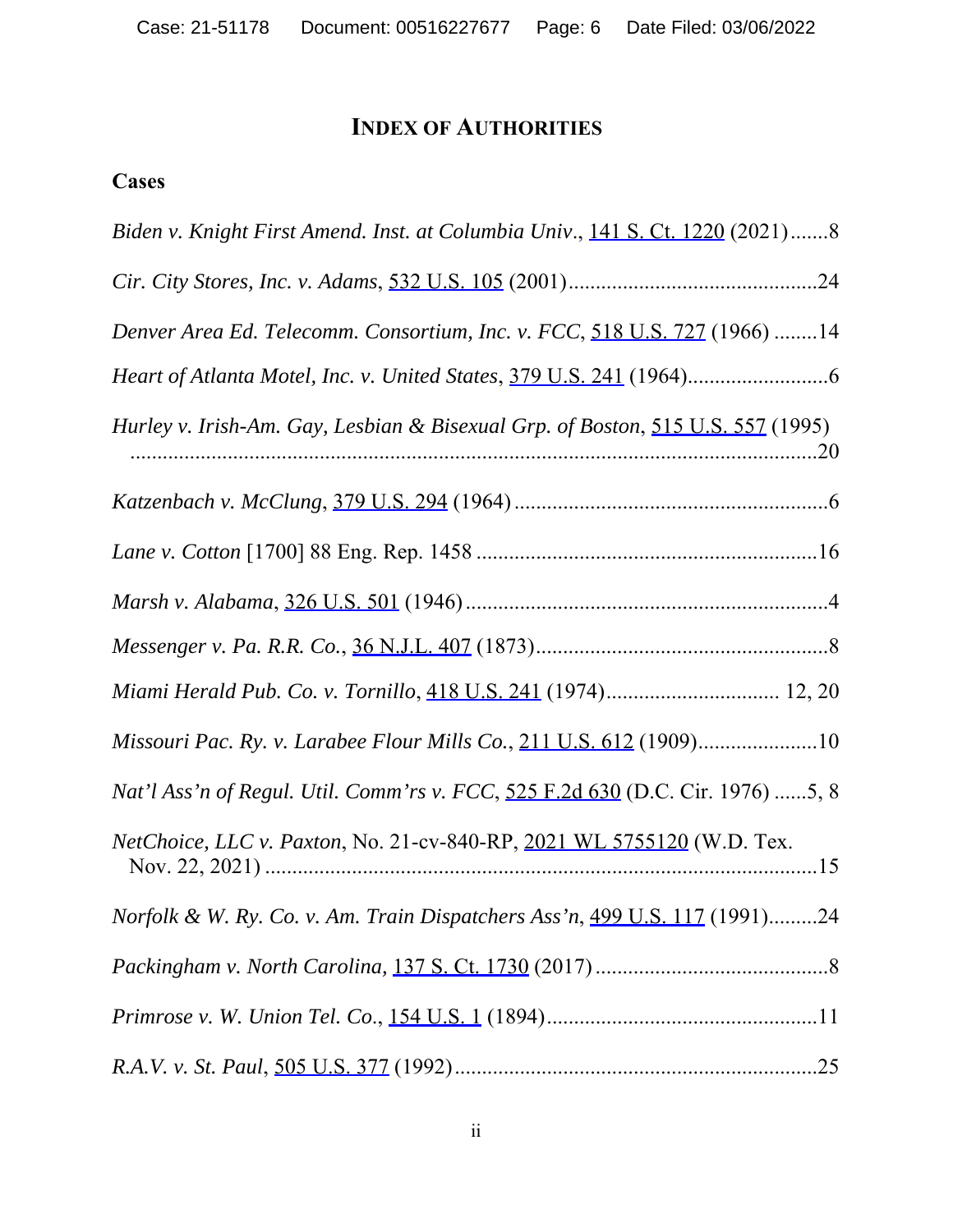# **Statutes**

# **Other Authorities**

| Adam Candeub & Eugene Volokh, <i>Interpreting 47 U.S.C. § 230(c)(2)</i> , 1 J. Free |  |  |
|-------------------------------------------------------------------------------------|--|--|
|                                                                                     |  |  |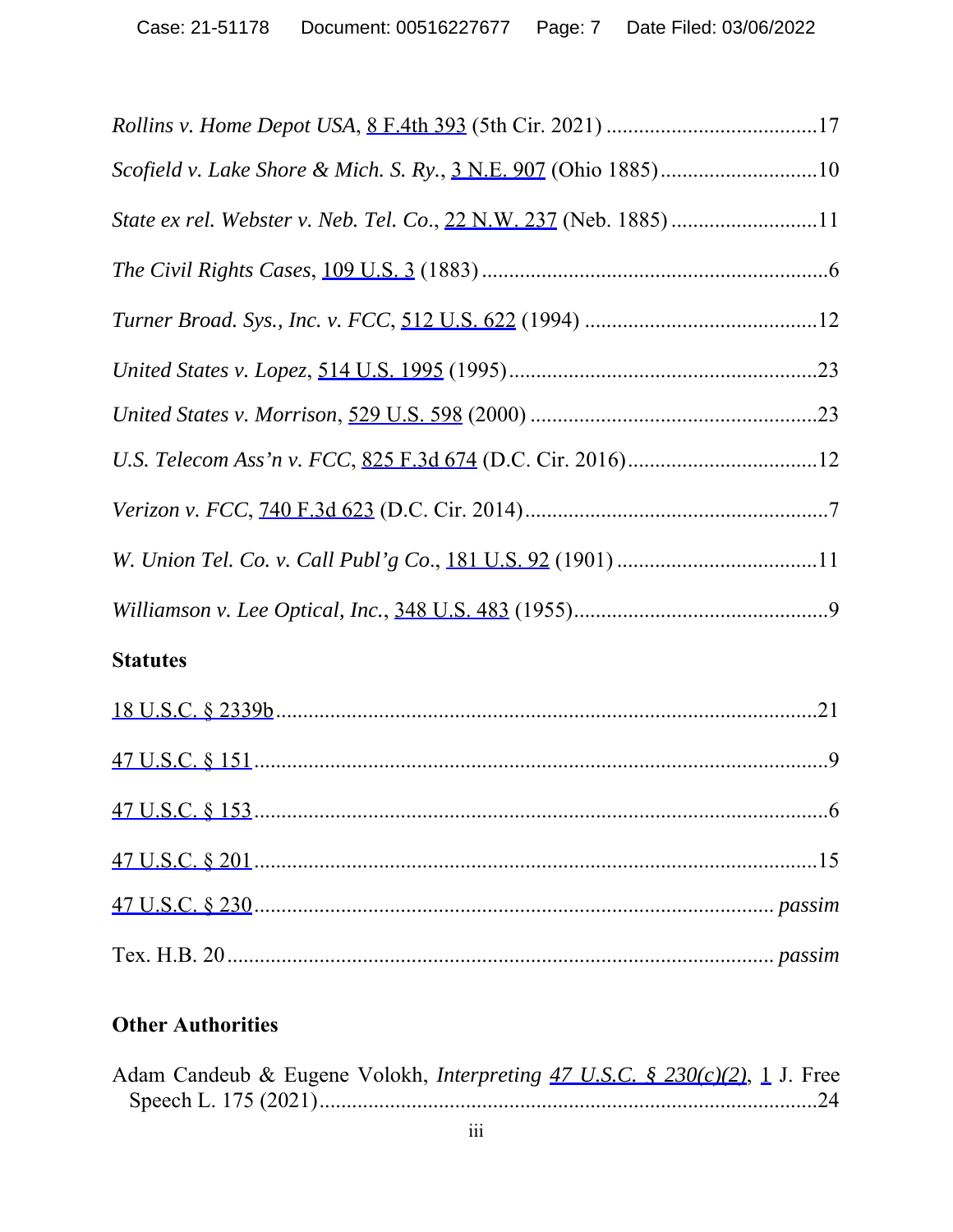| Charles K. Burdick, The Origin of the Peculiar Duties of Public Service Companies,                                                                     |
|--------------------------------------------------------------------------------------------------------------------------------------------------------|
| Charles M. Haar & Daniel Wm. Fessler, The Wrong Side of the Tracks: A<br>Revolutionary Rediscovery of the Common Law Tradition of Fairness in the      |
| Federal Rule of Civil Procedure 26(a)(2)(B) Expert Witness Report of Adam<br>Candeub, NetChoice, LLC v. Paxton, No. 21-cv-00840-RP (W.D. Tex. Nov. 22, |
| Fred H. Cate, Telephone Companies, the First Amendment, and Technological                                                                              |
| Genevieve Lakier, "The Non-First Amendment Law of Freedom of Speech," 134                                                                              |
| John Stuart Mill, On Liberty (London, John W. Parker & Son 1859) 3, 19                                                                                 |
| Philip Hamburger, The Constitution Can Crack Section 230,                                                                                              |
| Philip Hamburger, "The Development of the Law of Seditious Libel and the Control                                                                       |
| Tech CEOs Senate Testimony Transcript Oct. 28, 2020 (Oct. 28, 2020)7                                                                                   |
| Tim Wu, Brookings Inst., Is Filtering Censorship? The Second Free Speech<br>Tradition 2 (2010), at https://www.brookings.edu/ research/is-filtering-   |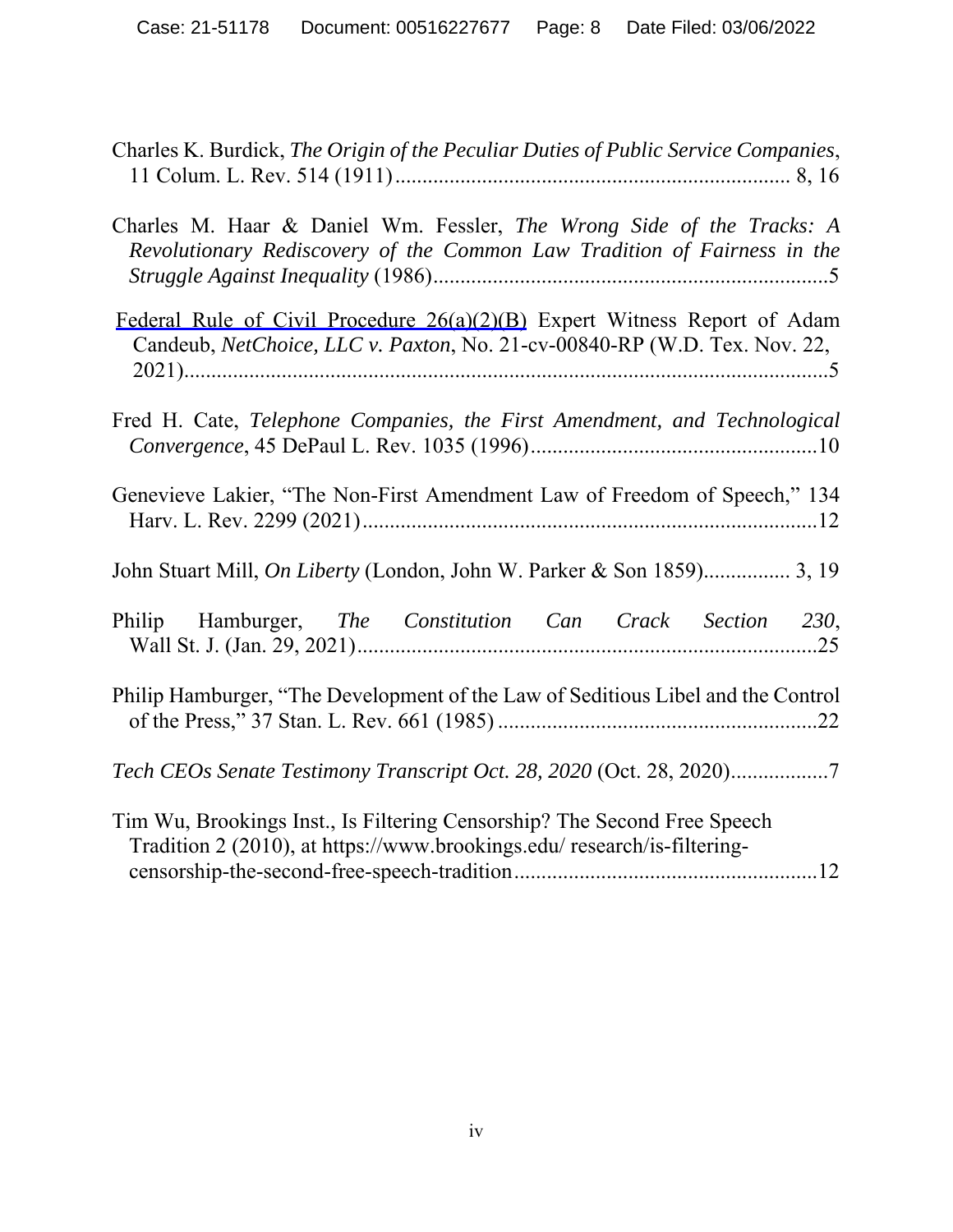#### **SUMMARY OF ARGUMENT**

HB 20 is constitutional. The arguments to the contrary misapply existing precedent or bypass relevant legal principles.

First, common carrier regulation of the sort adopted by the statute is entirely consistent with the First Amendment. Under centuries-old precedent that no court has ever questioned, Texas has the power to regulate the social media platforms covered by H.B. 20 ("the Platforms") as common carriers.

Second, Texas has a compelling interest in protecting the free exchange of expression, and HB 20 is narrowly tailored to that interest. Such an interest, however, is unnecessary to defend HB 20, because the Platforms have little or no speech interest here. They are affected only in their role as common carriers or conduits for other people's speech, not their own speech. Moreover, to the extent the Platforms enjoy section 230 immunity for silencing speech on their conduits, *see* 47 U.S.C. § 230, they are censoring the speech under color of federal law. They have no free speech interest in this *federally* privatized censorship, and, even if they had such an interest, it would be of no avail against the *state's* compelling interest in protecting free expression.

Third, HB 20 does not conflict with 47 U.S.C. § 230(c)(2). That federal section protects platforms from liability, in the sense of damages, for restricting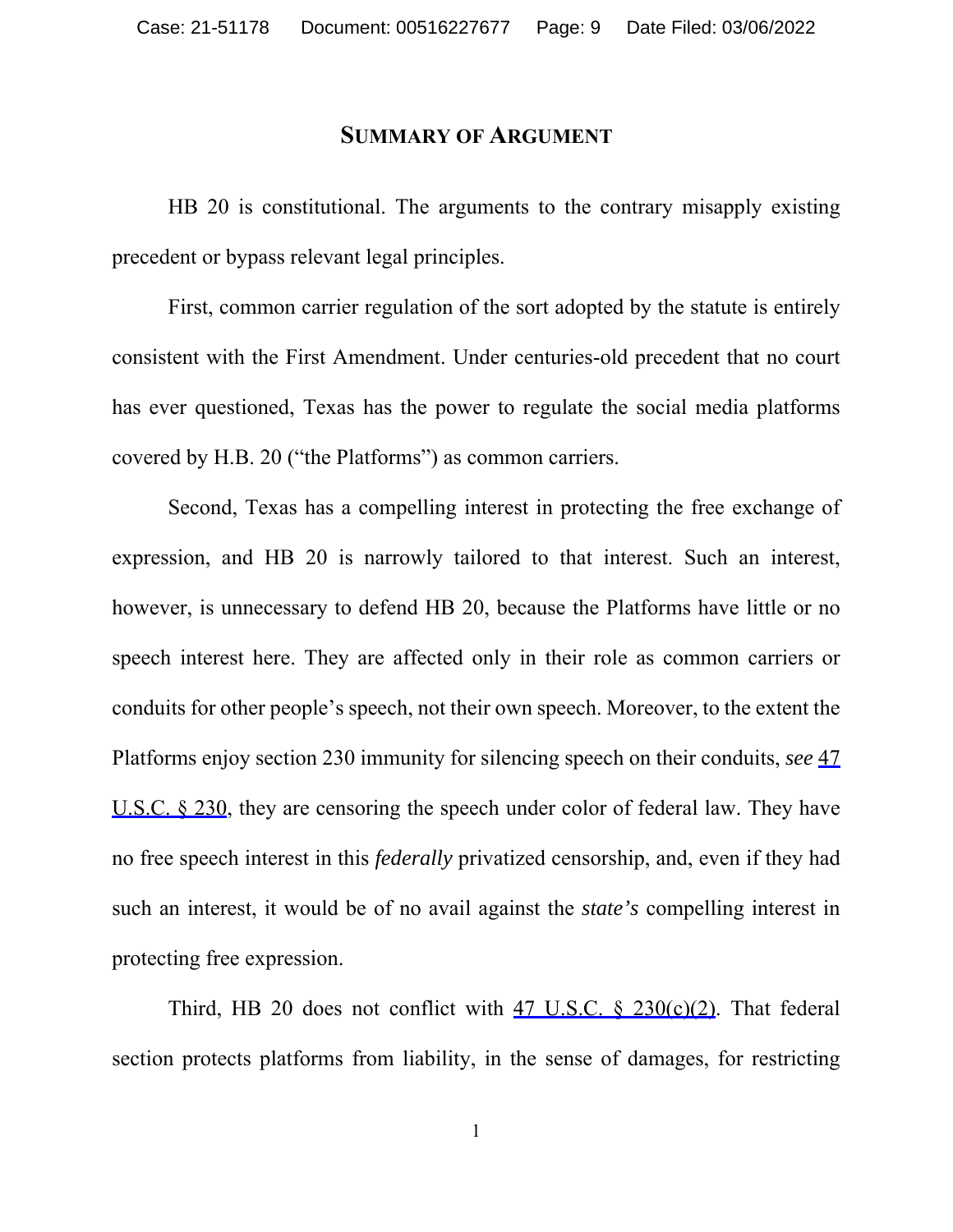material that falls into specified categories of content. But HB 20 bars only viewpoint discrimination, not content discrimination, and it provides for declaratory and injunctive relief, not damages. It thus is entirely consistent with section 230.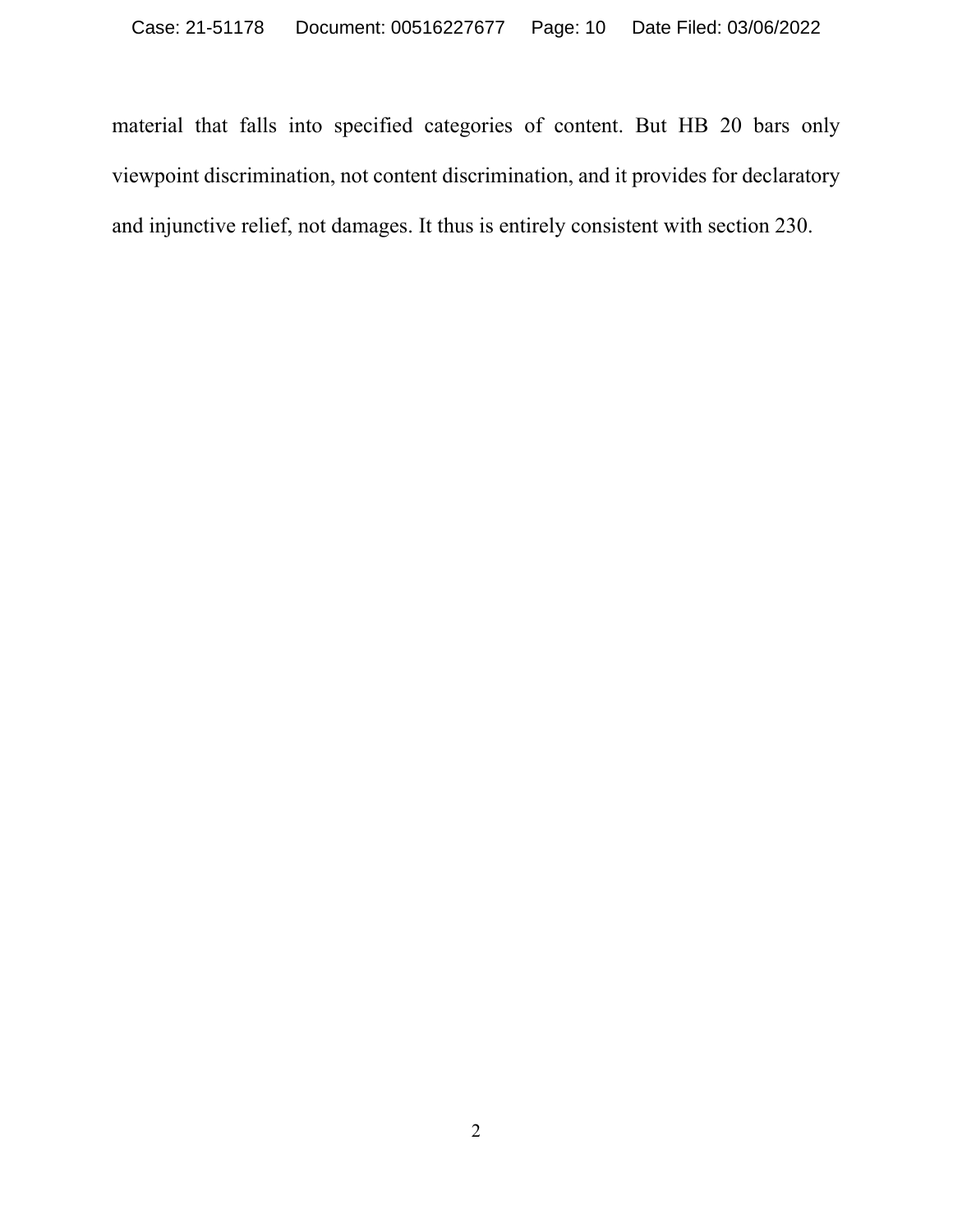#### **ARGUMENT**

### **I. The Platforms Are Common Carriers and Can Be Regulated Without Violating the First Amendment**

John Stuart Mill, in his *On Liberty* (1859), observed that the tyranny of government was often matched by the tyranny of the majority. A majority, or those who act in its name, can threaten free speech not only through government but also, even more effectively, through the private efforts of those in the society who demand conformity:

Like other tyrannies, the tyranny of the majority was at first, and is still vulgarly, held in dread, chiefly as operating through the acts of the public authorities. But reflecting persons perceived that when society is itself the tyrant—society collectively, over the separate individuals who compose it—its means of tyrannizing are not restricted to the acts which it may do by the hands of its political functionaries.

John Stuart Mill, *On Liberty* 13 (London, John W. Parker & Son 1859). Therefore,

quite apart from any limits on government censorship, society needed limits on

nongovernmental suppression:

Protection, therefore, against the tyranny of the magistrate is not enough: there needs protection also against the tyranny of the prevailing opinion and feeling; against the tendency of society to impose, by other means than civil penalties, its own ideas and practices as rules of conduct on those who dissent from them . . . . There is a limit to the legitimate interference of collective opinion with individual independence: and to find that limit, and maintain it against encroachment, is as indispensable to a good condition of human affairs, as protection against political despotism.

*Id.* at 13-14. Like Mill, this Court faces the difficulty of discerning the limits on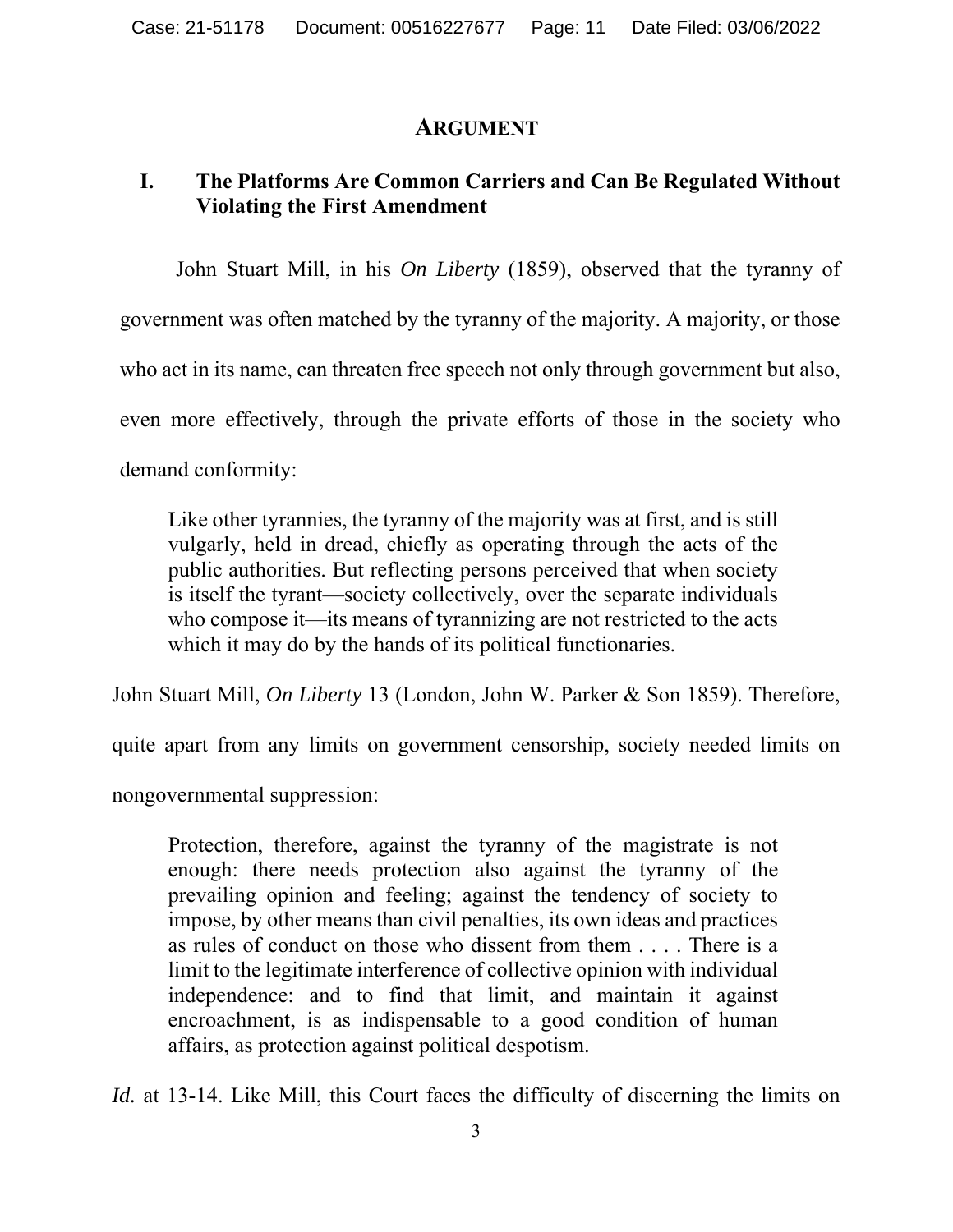private assaults on private freedom—in this case, the statutory limits on private suppression of private speech. Unlike Mill, this Court does not face the difficulty as a philosophical problem. Rather, the question must be solved more concretely as a matter of law, and for that the law supplies valuable tools, such as the doctrine on common carriers.

Common carrier law has always existed in America. As applied to communications carriers, it recognizes that some firms offer conduits for expression that must be nondiscriminatory. Although the firms are private, their conduits are open to the public and serve a public function, and for these and other reasons must be offered without discrimination. The anti-discrimination requirement is compatible with the First Amendment because, far from limiting the speech of the companies, it protects the openness of their conduits for the speech of others. This old and conventional common carrier doctrine clearly justifies HB 20's common carrier regulation of the Platforms.<sup>1</sup>

#### **A. Social Media Platforms May Lawfully Be Designated Common Carriers**

The Platforms are the sort of enterprises that can be subjected to common carrier regulation, including anti-discrimination requirements. This is evident from

<sup>&</sup>lt;sup>1</sup> Quite apart from common carrier doctrine, the Supreme Court has held that private companies can be public forums. *See Marsh v. Alabama*, 326 U.S. 501, 509–10 (1946) (holding a company town to be a public forum). But because the Platforms are common carriers, there is no need to decide that they are public forums.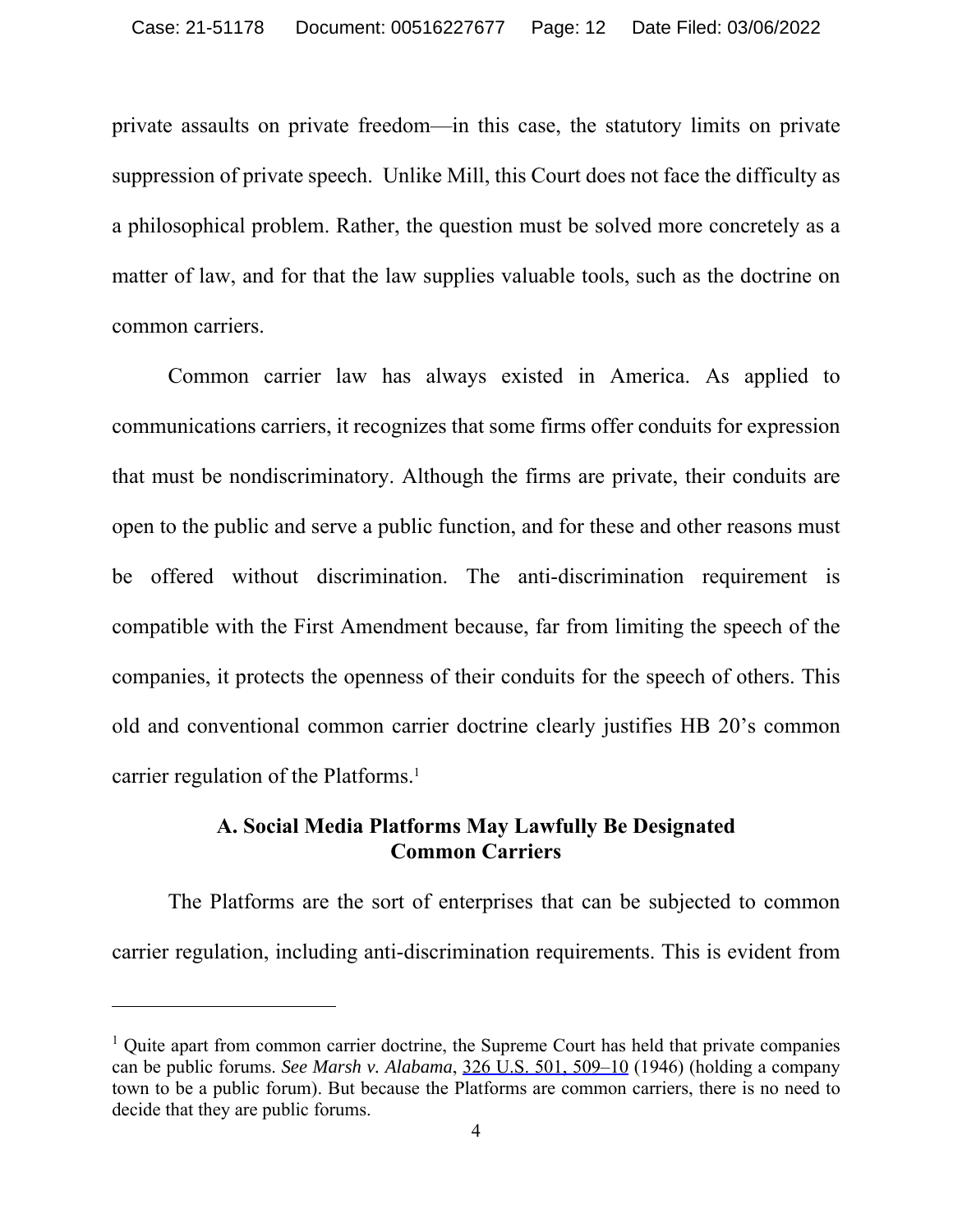both the history and the logic of common carrier doctrine.

Since medieval times, common carriers and public accommodations have been barred from discriminating—as Professor Adam Candeub, the leading scholar on the history of common carriage, described in his expert opinion in the district court. *See* Federal Rule of Civil Procedure 26(a)(2)(B) Expert Witness Report of Adam Candeub 3–8, *NetChoice, LLC v. Paxton*, No. 21-cv-00840-RP (W.D. Tex. Nov. 22, 2021). Common carriage law was the beginning of anti-discrimination law. Indeed, common carrier regulation inspired and formed the foundation of modern civil rights laws. *See* Charles M. Haar & Daniel Wm. Fessler, *The Wrong Side of the Tracks: A Revolutionary Rediscovery of the Common Law Tradition of Fairness in the Struggle Against Inequality* 15 (1986).

Common carriers have been defined narrowly or broadly, depending on the extent of the regulation. For purposes of rate setting and other relatively intrusive regulation, common carriers have been defined relatively narrowly, often focusing on essential industries with market dominance. *See, e.g.*, *Nat'l Ass'n of Regul. Util. Comm'rs v. FCC*, 525 F.2d 630, 641–45 (D.C. Cir. 1976) (defining common carrier status for telephones). But for anti-discrimination purposes, common carriers (and the associated category of public accommodations) have been defined more broadly—by function, not dominance—to include all conveyances and accommodations that serve the public, for example, innkeepers and restaurants. *See,*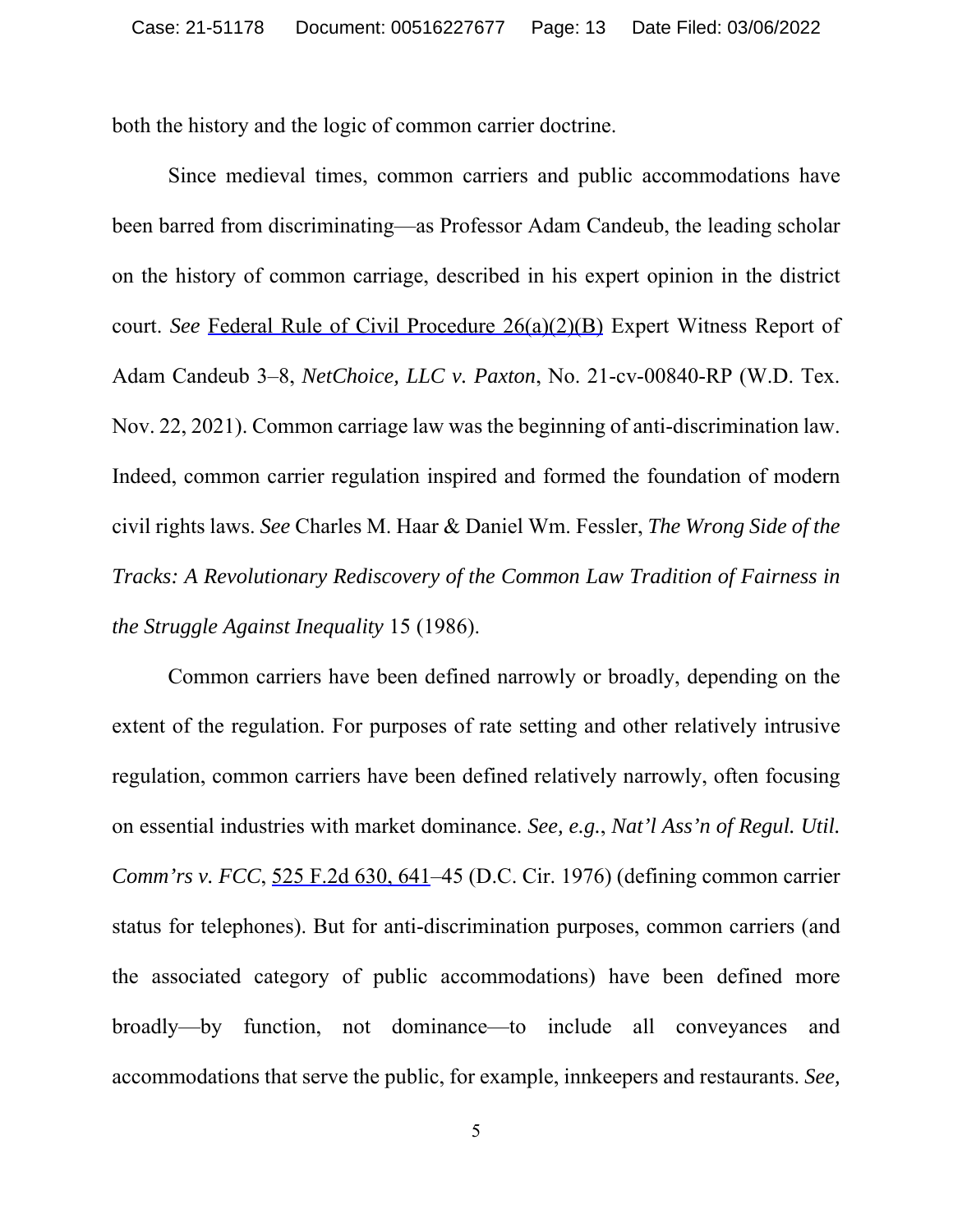*e.g.*, *Heart of Atlanta Motel, Inc. v. United States*, 379 U.S. 241, 284 (1964) ("[I]nnkeepers, 'by the laws of all the States, so far as we are aware, are bound, to the extent of their facilities, to furnish proper accommodation to all unobjectionable persons who in good faith apply for them.'" (quoting *The Civil Rights Cases*, 109 U.S. 3, 25 (1883)); *Katzenbach v. McClung*, 379 U.S. 294, 302–05 (1964) (regarding restaurants).

Here, because only the dominant social media platforms are covered—not to mention that communications networks have been regulated for centuries as common carriers—the affected Platforms are well within even narrow conceptions of common carriers. There consequently is no question that Texas has legislative power to impose the mild informational and nondiscrimination requirements found in HB 20.

No one doubts that social media companies are communications firms that carry expression, and communications companies have long been regulated as common carriers. By way of illustration, the Communications Act of 1934, which established the Federal Communications Commission, contains this definition: "The term 'common carrier' or 'carrier' means any person engaged as a common carrier for hire, in interstate or foreign communication by wire or radio or interstate or foreign radio transmission  $\ldots$  ." 47 U.S.C.  $\frac{153(11)}{20}$ .

In section 230, Congress recognized that the Platforms and other social media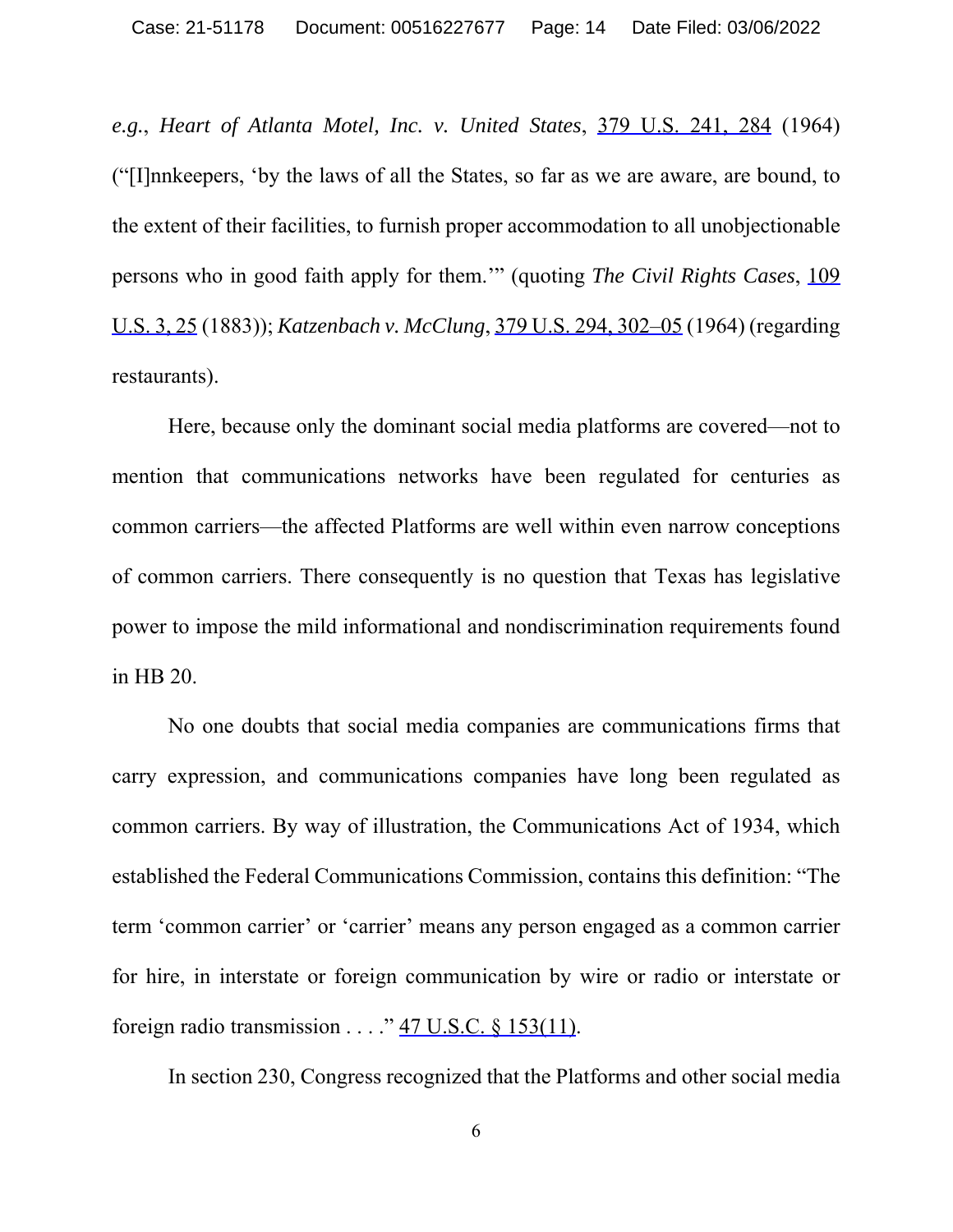firms function as common carriers of communications. Passed as part of the Telecommunications Act of 1996, section 230 protects social media platforms from being treated as "the publisher or speaker of any information provided by another information content provider."  $47 \text{ U.S.C. }$   $\& 230 \text{ (c)}(1)$ . The section recognizes that the Platforms act as conduits for "information" provided by others. And as with common carriers, the section exempts the Platforms from liability for carrying unlawful information on behalf of their users. The Platforms have vigorously pursued this common-carriage liability exemption in the courts and have assiduously urged Congress not to ditch it. *See, e.g.*, *Tech CEOs Senate Testimony Transcript Oct. 28, 2020*, at 19:11 (Oct. 28, 2020), https://www.rev.com/blog/transcripts/techceos-senate-testimony-transcript-october-28 (statement of Jack Dorsey); *id.* at 32:52–34:32, 2:44:39 (statements of Mark Zuckerberg).

Beyond bearing an unmistakable similarity to other types of communications providers that are regulated as common carriers, such as telegraph and telephone companies, social media firms easily satisfy the explicit common carrier tests set forth by the courts. When a company serves a public function and offers its services to the public, it can qualify as a common carrier merely on this account—so even a small bus company can be treated as a common carrier. This test involves only "[t]he common law requirement of holding oneself out to serve the public indiscriminately." *Verizon v. FCC*, 740 F.3d 623, 651 (D.C. Cir. 2014) (quoting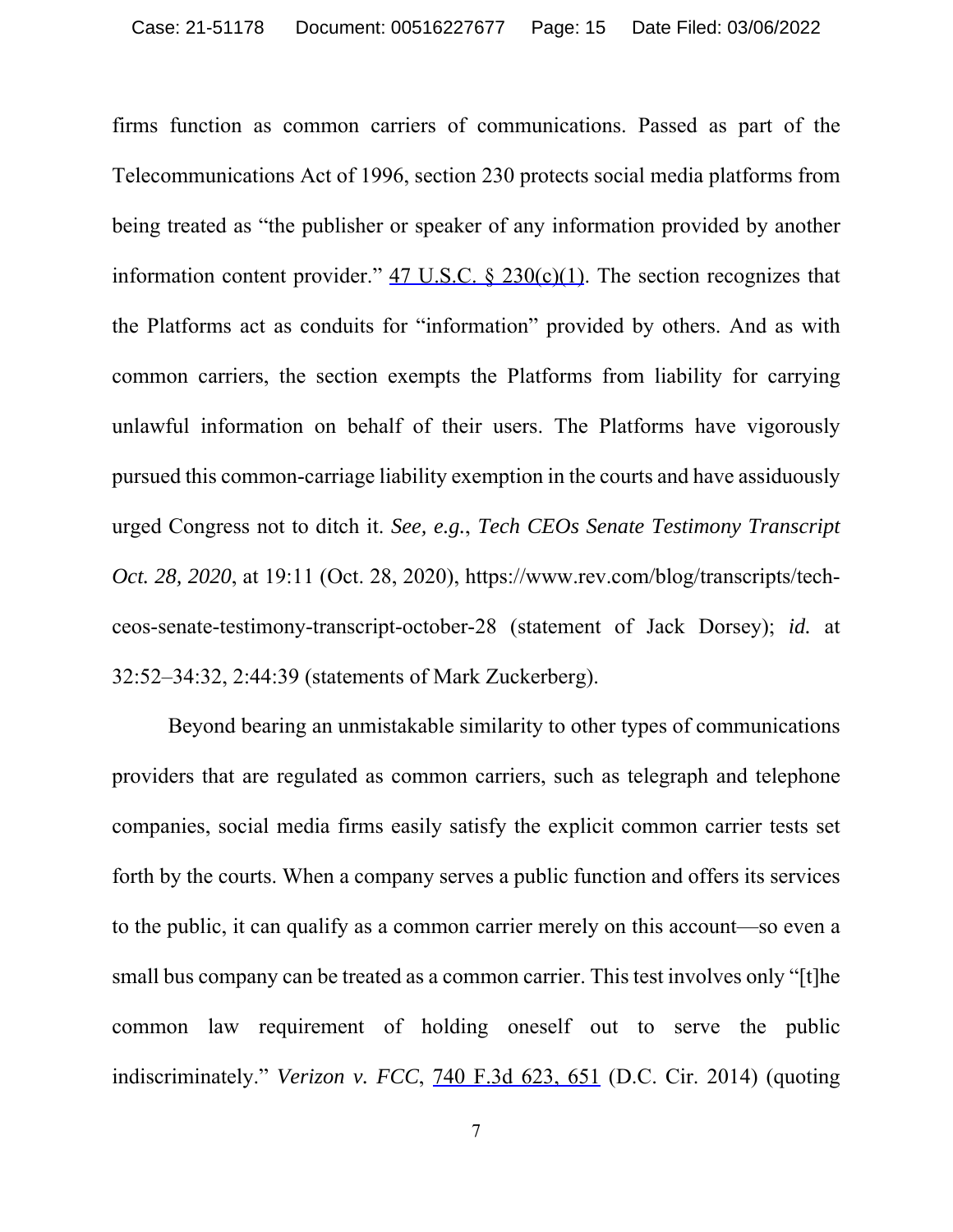*Nat'l Ass'n of Regul. Util. Comm'rs*, 525 F.2d at 642). Another test is market dominance, which exists when the services of one or a few companies are so prevalent as to leave the public with little alternative.

The Platforms meet both definitions. First, they serve a public function, providing the communications conduit for the information age, and they offer their services to anyone who opens an account. The internet is the "modern public square." *Packingham v. North Carolina*, 137 S. Ct. 1730, 1736 (2017).

Second, the Platforms enjoy sufficient market dominance to be recognized as common carriers. *See Biden v. Knight First Amend. Inst. at Columbia Univ*., 141 S. Ct. 1220, 1224 (2021) (Thomas, J., concurring) (noting that, like utilities, "today's dominant digital platforms derive much of their value from network size").

Yet another way of thinking about what makes a common carrier is that it receives numerous government privileges—with the expectation that it will serve the public. A government franchise or other similar privilege comes with corresponding duties. As put over 100 years ago, "In the use of such franchises all citizens have an equal interest and equal rights, and all must, under the same circumstances, be treated alike." Charles K. Burdick, *The Origin of the Peculiar Duties of Public Service Companies*, 11 Colum. L. Rev. 514, 531 (1911) (quoting *Messenger v. Pa. R.R. Co*., 36 N.J.L. 407, 413 (1873)). In this instance, the Platforms have benefited profoundly from government, most notably from section 230(c),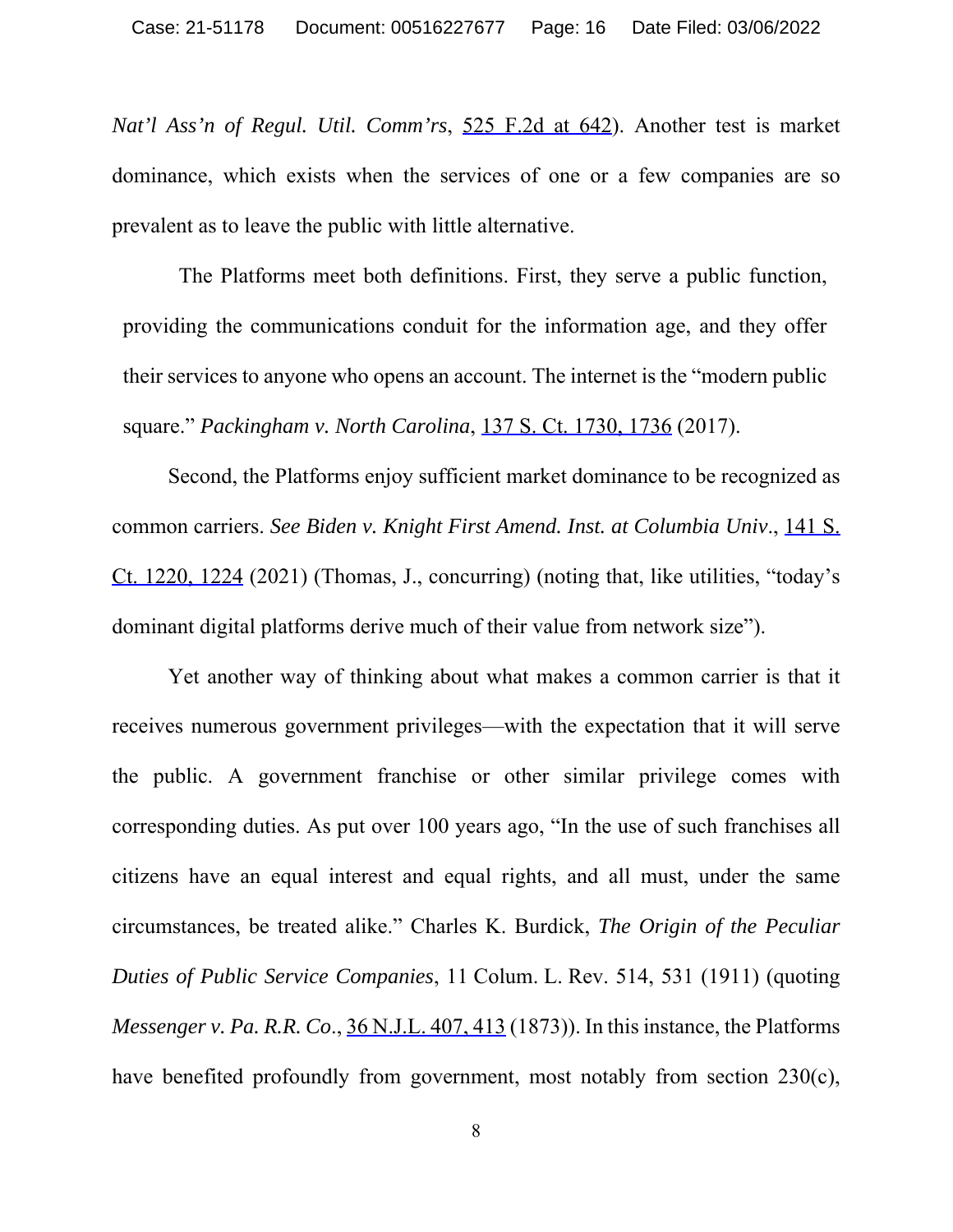which gives them an immunity not enjoyed by those who engage in communication through print or in person. So great a privilege, like a franchise, subjects the Platforms to common carrier duties.<sup>2</sup>

For any and all of these reasons—the Platforms' function, market dominance, and privileged status—the Platforms undoubtedly qualify as common carriers and can be regulated as such. Indeed, HB 20 begins with legislative findings that "social media platforms function ... as common carriers ... and have enjoyed governmental support in the United States," and that the "social media platforms with the largest number of users are common carriers by virtue of their market dominance." HB 20  $\frac{1}{3}$  1(3)–(4). This statutory recognition that they are common carriers, who can be barred from discriminating, cannot simply be ignored by a district court.

Nonetheless, that is what the district court did. It declared that "HB 20's pronouncement that social media platforms are common carriers . . . does not impact this Court's legal analysis." Dist Ct. Op, 15. This is astonishing, for courts must uphold the legislature's determination, unless the statutory determination is so arbitrary and capricious as to be without a rational basis. *See Williamson v. Lee* 

 $2$  Another of their privileges is unprecedented special tax treatment. The Internet Tax Freedom Act (ITFA). Pub. L. No. 105-277, 112 Stat. 2681-719 (1998). ITFA prohibits states from taxing "internet access." Because ITFA's definition of "internet access" encompasses most online platforms, 47 U.S.C. § 151, ITFA shields social media platforms from most state taxation on the services they provide.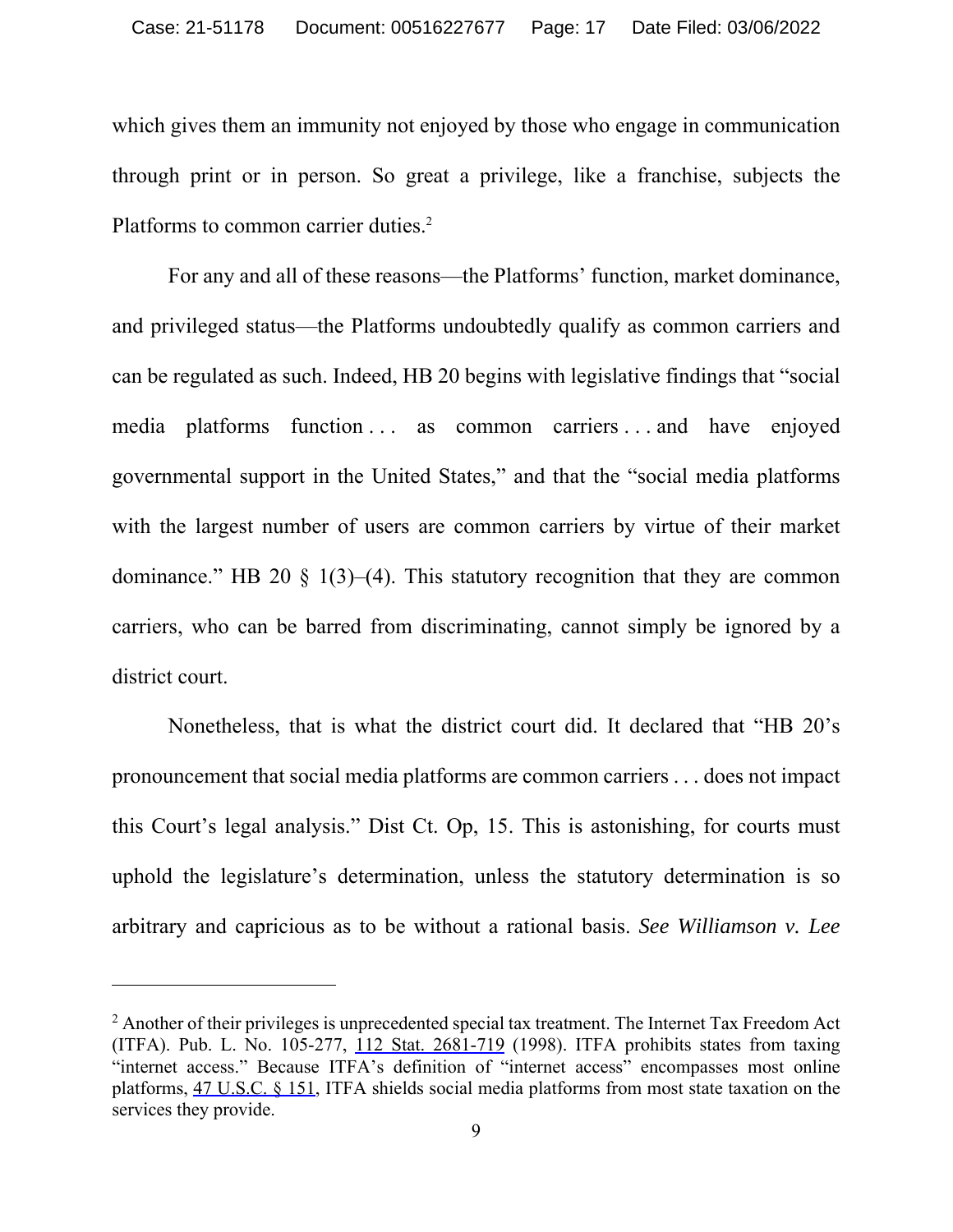*Optical, Inc.*, 348 U.S. 483, 491 (1955). As has been seen, this legislative determination is far from being without rational basis. Indeed, it is eminently justified by the platforms' function, market dominance, and privileged status.

#### **B. Texas's Regulation of the Platforms as Common Carriers Complies with the First Amendment**

HB 20 is consistent with the First Amendment's speech and press guarantee because the Platforms are in fact common carriers. Not only as determined by the legislature but also in reality, the Platforms serve as conduits for the speech of others. So, in barring the Platforms from discriminating in those conduits on the basis of viewpoint, HB 20 does not restrict their speech.

Barring discrimination in such conduits is the most basic purpose of common carrier doctrine, and it is clearly and unequivocally constitutional for a state civil rights statute to forbid viewpoint discrimination by communications common carriers. *See* Fred H. Cate, *Telephone Companies, the First Amendment, and Technological Convergence*, 45 DePaul L. Rev. 1035, 1037 & n.14 (1996) (first citing *Missouri Pac. Ry. v. Larabee Flour Mills Co*., 211 U.S. 612, 619 (1909) ("This lies at the foundation of the law of common carriers. Whenever one engages in that business, the obligation of equal service to all arises, and that obligation . . . can be enforced by the courts."); then citing *Scofield v. Lake Shore & Mich. S. Ry*., 3 N.E. 907, 919 (Ohio 1885) ("The duty to receive *and* carry was due to every member of the community, and in an equal measure to each.")).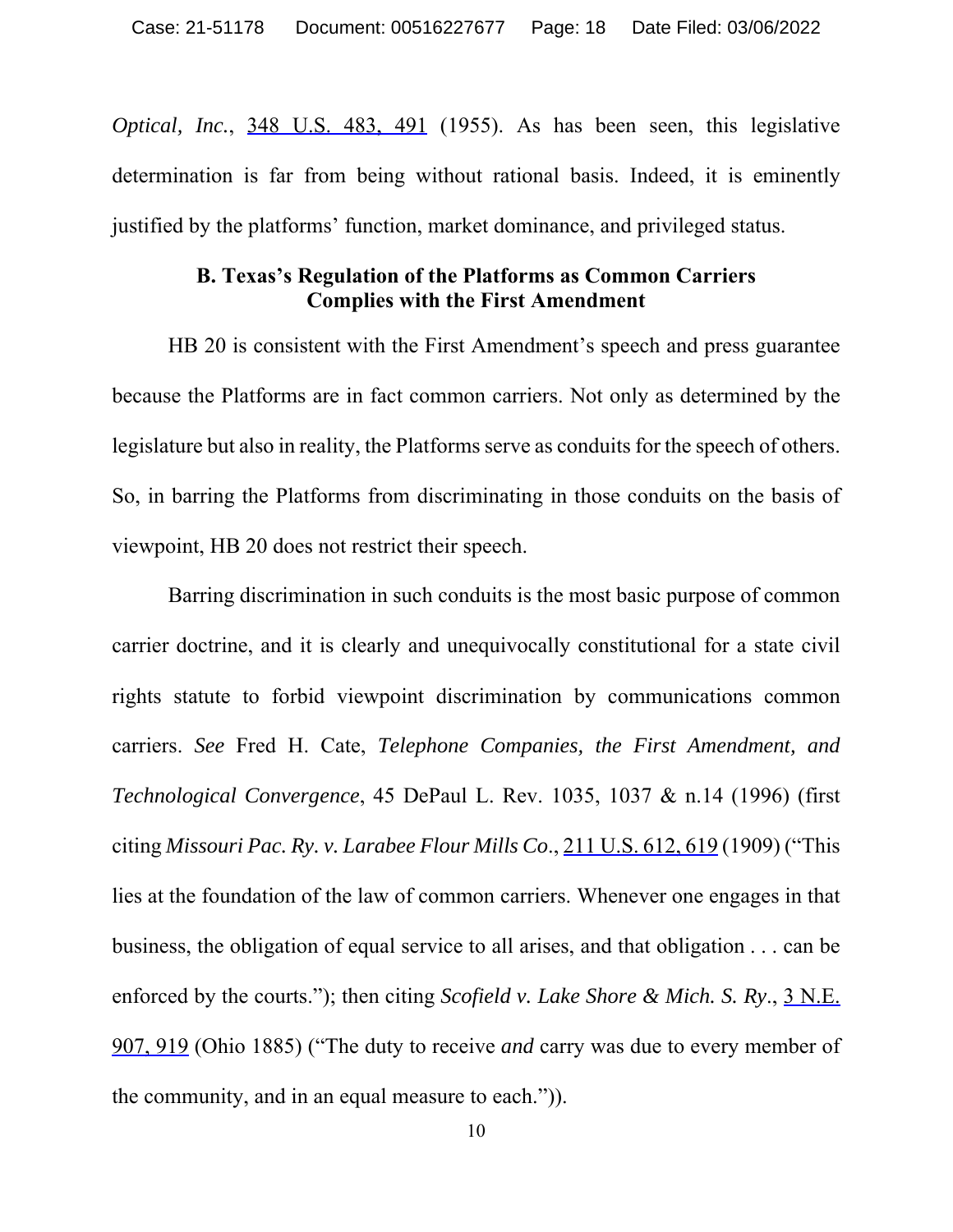Each new communications technology has been subject to common carrier non-discrimination regulation without violating the First Amendment. This was true of the telegraph. *Primrose v. W. Union Tel. Co*., 154 U.S. 1, 14 (1894) (holding that telegraphs, because they "resemble[d] railroad companies and other common carriers," were "bound to serve all customers alike, without discrimination"). It was true of the telephone. *W. Union Tel. Co. v. Call Publ'g Co*., 181 U.S. 92, 100 (1901) ("As a consequence of [public service], all individuals have equal rights both in respect to service and charges."); *State ex rel. Webster v. Neb. Tel. Co*., 22 N.W. 237, 239 (Neb. 1885) (holding that a telephone company, as a common carrier, must provide service to all customers without discrimination). Today, it is true of social media platforms.

Whenever common carrier status was applied to a new communications technology, the affected companies protested that they were different and so should not be considered common carriers. Here, the social media firms are doing the same. But the Platforms clearly qualify and so can be barred from discriminating without violating the First Amendment. (If they not are not common carriers and so are not subject to anti-discrimination regulation, then that also must be true for telephones, radio, and other information conduits.)

Far from threatening the First Amendment, the application of common carrier laws to communications companies is understood to have created a "second free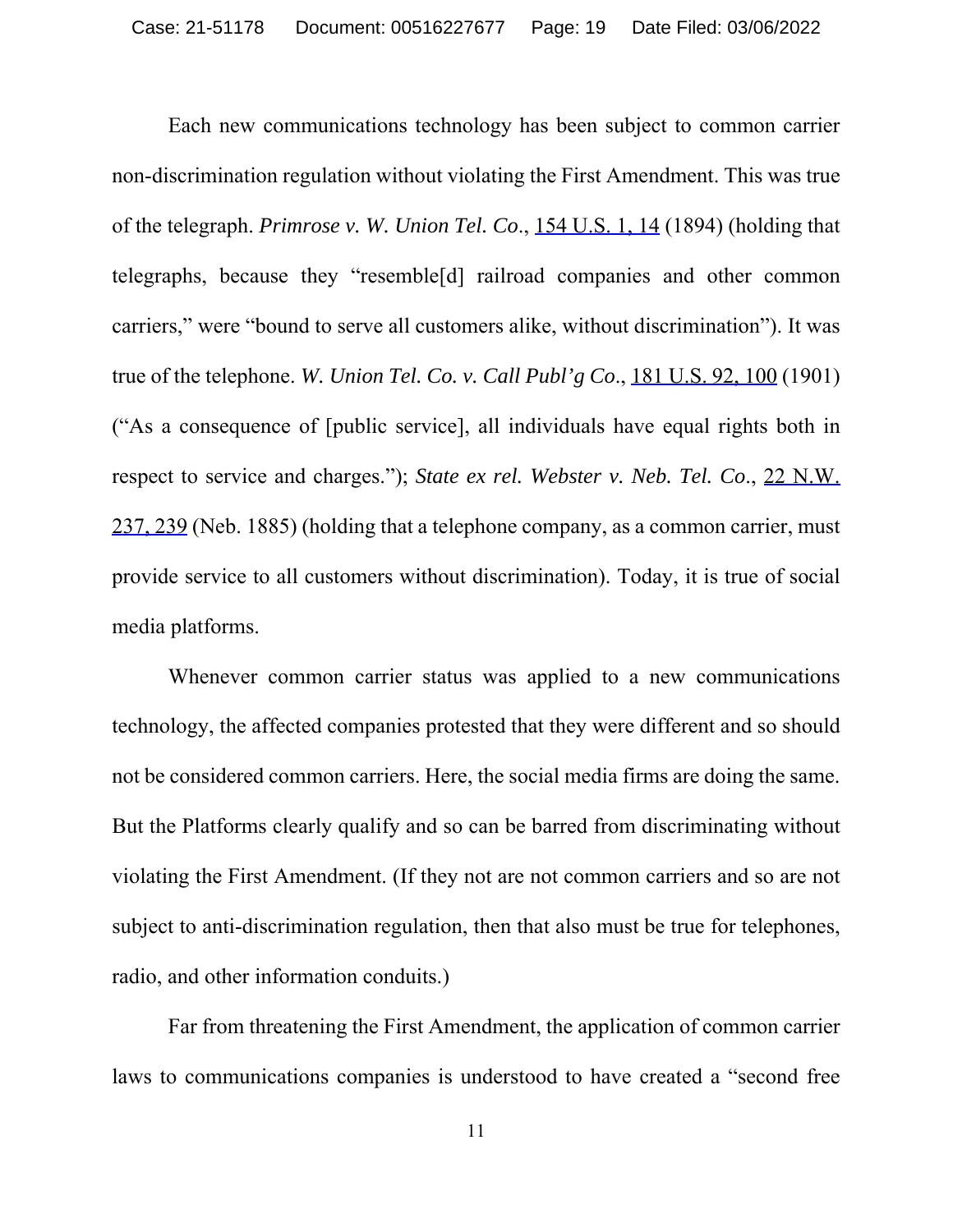speech tradition." Tim Wu, Brookings Inst., Is Filtering Censorship? The Second Free Speech Tradition 2 (2010), at https://www.brookings.edu/ research/is-filteringcensorship-the-second-free-speech-tradition. To be precise, "a rich body of common carrier and quasi–common carrier law prevented many of these companies from engaging in viewpoint discrimination or otherwise threatening the interests that the First Amendment protects." Genevieve Lakier, "The Non-First Amendment Law of Freedom of Speech," 134 Harv. L. Rev. 2299, 2319 (2021).

The underlying reasoning why anti-discrimination laws do not violate the First Amendment rights of common carriers is that the companies serve as conduits for the speech of others. *See Turner Broad. Sys., Inc. v. FCC*, 512 U.S. 622, 629 (1994); *Miami Herald Pub. Co. v. Tornillo*, 418 U.S. 241, 258 (1974) (both regarding "conduit"). Because common carriers carry the speech of others, "Equal access obligations . . . have long been imposed on telephone companies, railroads, and postal services, without raising any First Amendment issue." *U.S. Telecom Ass'n v. FCC*, 825 F.3d 674, 740 (D.C. Cir. 2016) (citations omitted). Little First Amendment concern exists because common carriers "merely facilitate the transmission of speech of others." *Id.* at 741.

 Indeed, the Platforms themselves repeatedly assert that they carry only the speech of others. Section  $230(c)(1)$  protects the Platforms from being treated as the "publisher or speaker of any information provided by another." 47 U.S.C.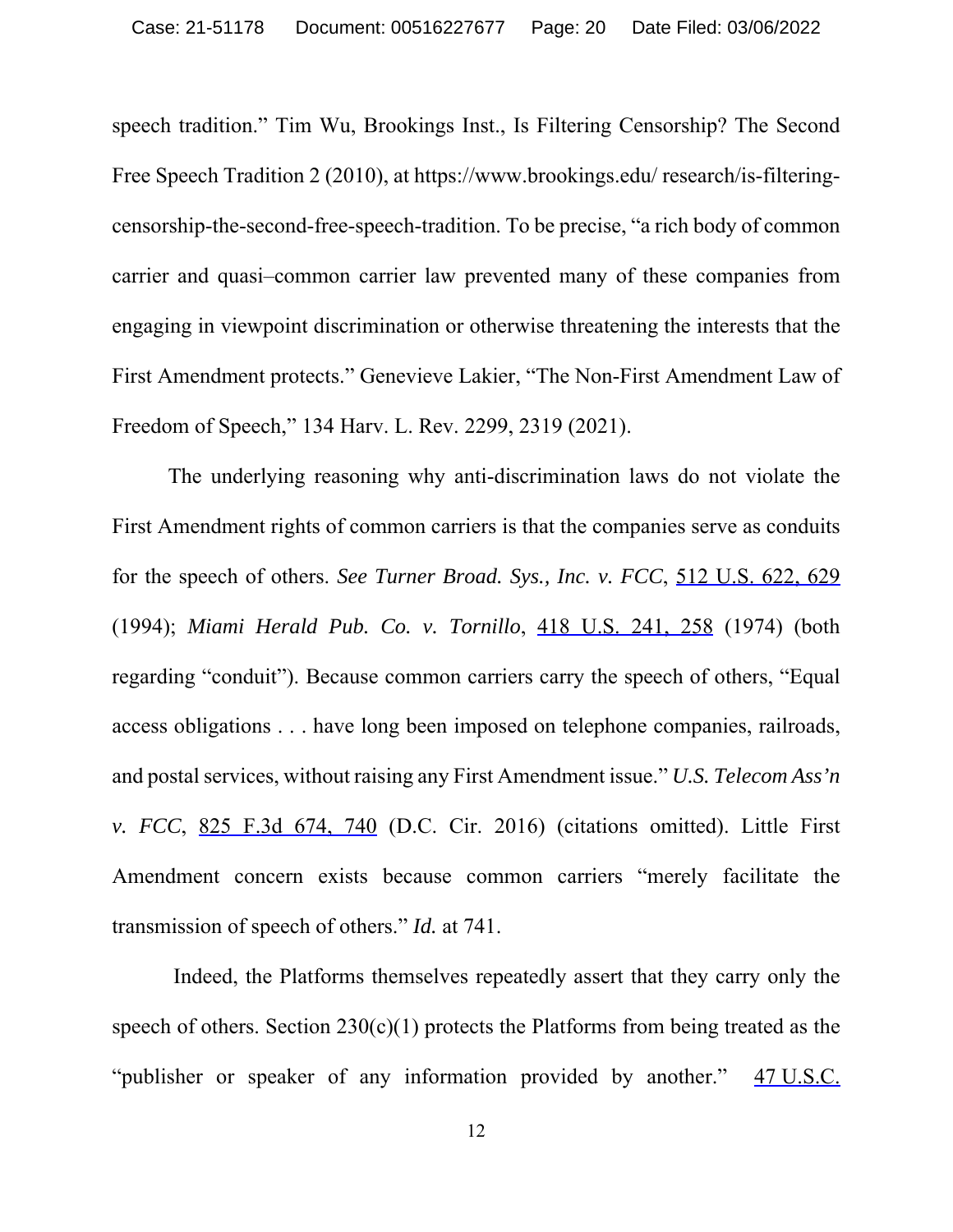$\frac{\$ 230(c)(1)}$ . Relying on this provision to insist that the speech they carry is not their speech, the Platforms have secured extensive protection from being held liable.

The Platforms want to have their cake and eat it too. They cannot claim that they convey only third-party speech for section 230 immunity and then claim that speech as their own for First Amendment purposes.

Not merely their position, this is federal law. Section  $230(c)(1)$  states that they shall not be "treated" as "the publisher or speaker of any information provided by another information content provider"  $47 \text{ U.S.C. } 8230 \text{ (c)}(1)$ . So this Court cannot treat them as publishers unless that section is unconstitutional. But that isn't what the Plaintiffs are arguing.

The mistake in is assuming that the Platforms are being barred from expressing themselves in their own speech. In fact, they are being prohibited from discriminating against the speech of others that runs through the Platforms' open conduits. Newspapers select and publish their articles; their articles pages are not open to the public to post their own articles. So a newspaper is speaking for itself when it makes editorial decisions about letters and other outside contributions. In contrast, the Platforms open up their conduits to members of the public to convey their speech. Only after (in many instances, long after) individuals say something "objectionable" do the Platforms kick some of them off.

Put differently, a publisher's editorial discretion comes before anyone can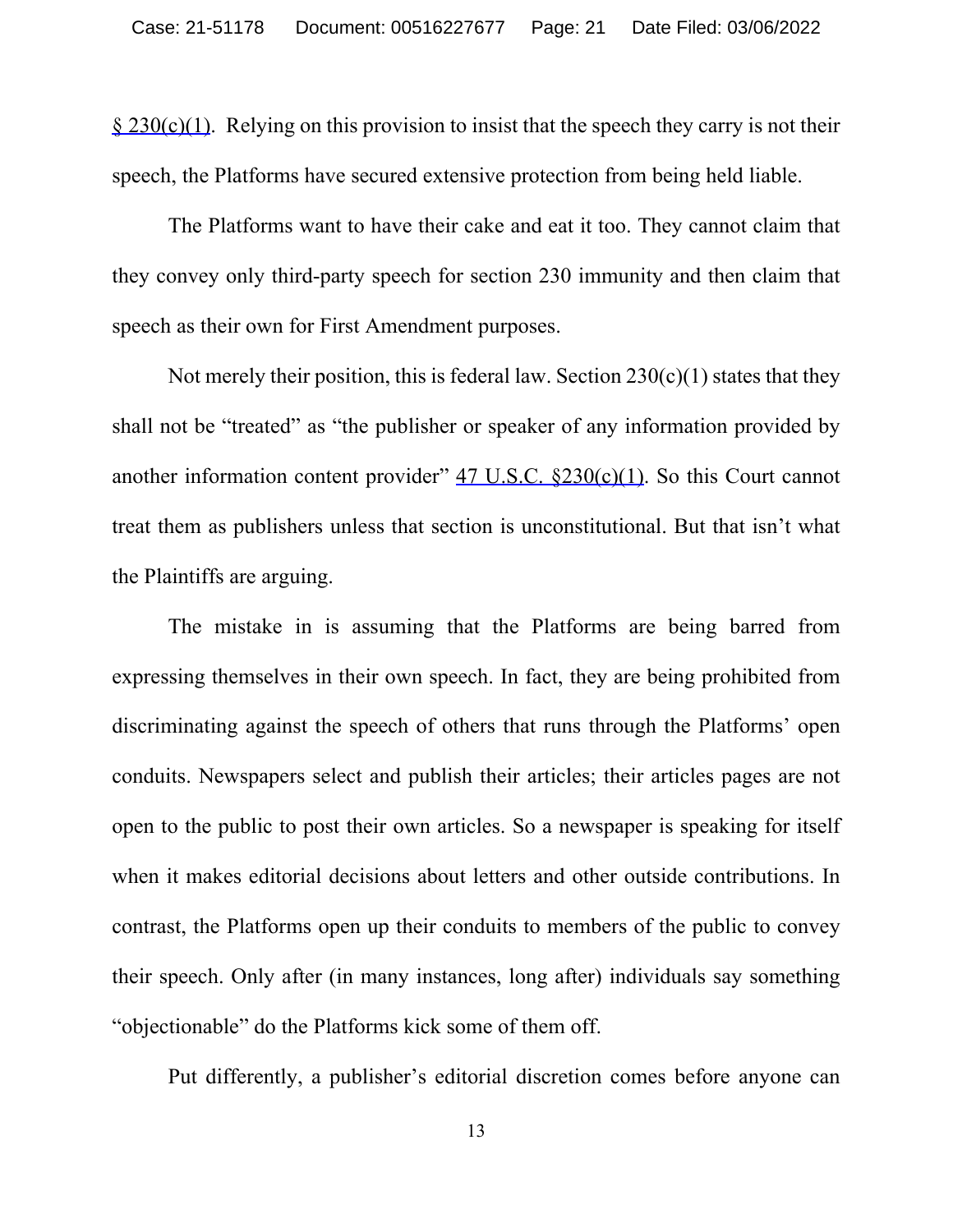publish in their publications. This prior editing is jealously guarded because what a newspaper or other publisher publishes under its name is its expression. The Platforms do the opposite. They broadly allow members of the public to express themselves on their platforms, and only later do the Platforms remove some individuals' posts. That is not editing the Platforms' speech but excluding the speech of others.3

The social media companies themselves say they offer "platforms," not "publications." A platform is a place to be occupied by the public, a publication ordinarily is not.

So, when Texas forbids the Platforms from discriminating against speech on grounds of viewpoint, it is protecting the public's speech, not limiting the speech of the Platforms.4

#### **C. Existing Discrimination Is No Excuse for Violating Common Carrier Nondiscrimination Duties**

The district court and Plaintiffs brush aside the common carrier argument by claiming that social media engage in discriminatory "editorializing" and, therefore,

<sup>&</sup>lt;sup>3</sup> Similarly, a private club with selective membership can discriminate, but a store that allows members of the public to enter the premises can be barred from discriminating.

<sup>&</sup>lt;sup>4</sup> Of course, if a Platform chooses to convey only limited types of content, it can have a First Amendment right against being forced to carry other content. *See Denver Area Ed. Telecomm. Consortium, Inc. v. FCC*, 518 U.S. 727 (1996) (regarding indecent content). But that is not the question here, where the Platforms are open for wide ranging content and are merely being barred from discriminating against persons and their expression on the basis of their viewpoint.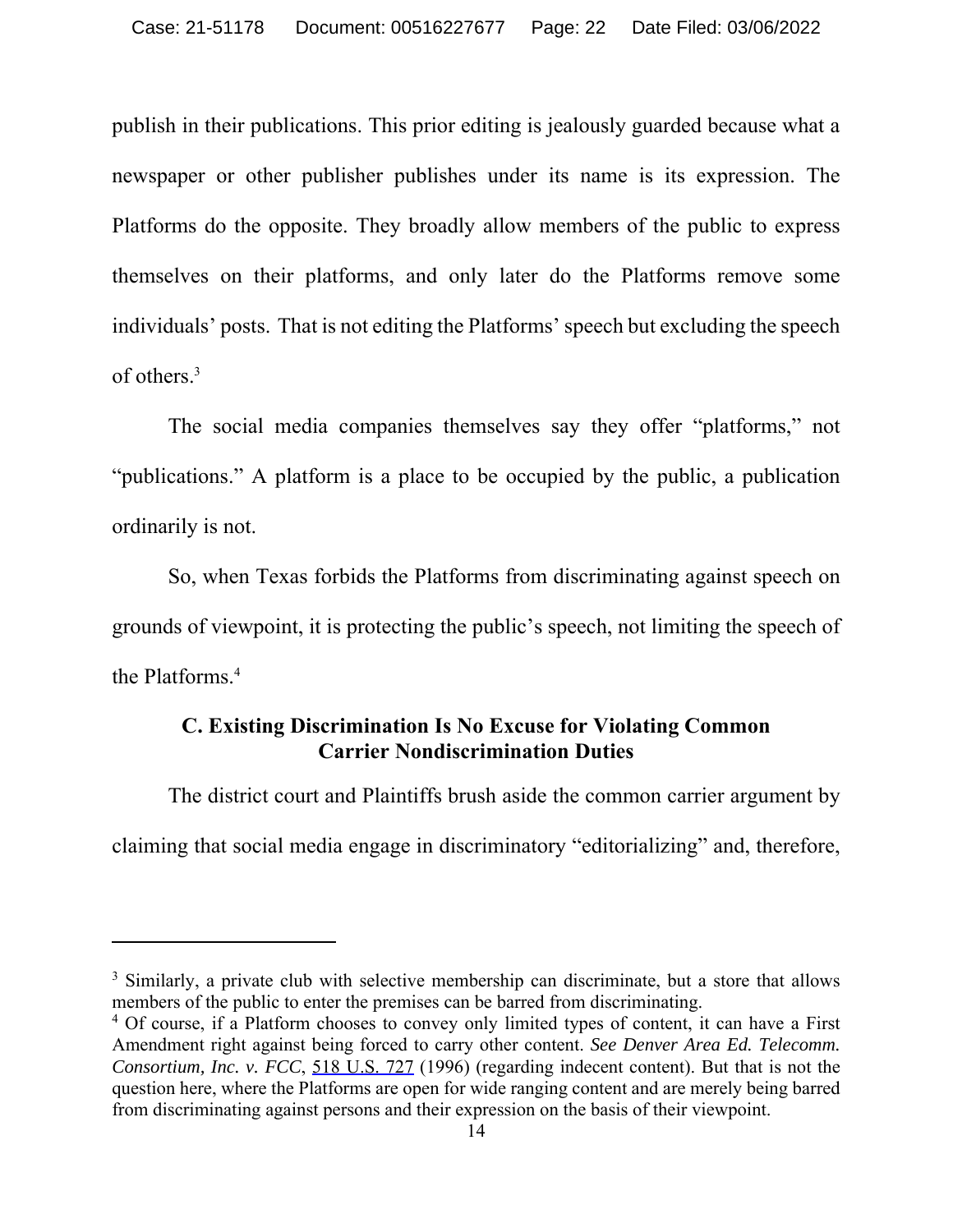cannot be treated as common carriers. The district court opined that it "starts from the premise that social media platforms are not common carriers" and justifies this startling and conclusory claim with the assertion that "social media platforms 'are not engaged in indiscriminate, neutral transmission of any and all users' speech.'" *NetChoice, LLC*, 2021 WL 5755120, at \*8 (citing *U.S. Telecom Ass'n*, 825 F.3d at 742). (The quotation is puzzling, as it comes from a case that upheld the FCC's network neutrality rule issued pursuant to its authority to regulate common carriers under 47 U.S.C. § 201 and does not even mention social media platforms.)

But a company's existing discrimination does not mean that it cannot be barred from discriminating as a common carrier. If that strange standard were to prevail, then states could never bar racial, sexual, or viewpoint discrimination by common carriers. Such as a result defies both common sense and the law.

Common carriers have long been said to be companies that hold themselves out to the public for business. The Platforms absurdly twist this legal proposition, arguing that because they kick users off their platforms or otherwise discriminate against them, they cannot be holding themselves out to the public. But the holdingout standard for determining whether a company can be considered a common carrier is not the same as the duty of common carriers not to discriminate, and the two shouldn't be conflated.

To hold out oneself out to the public merely means to offer one's services to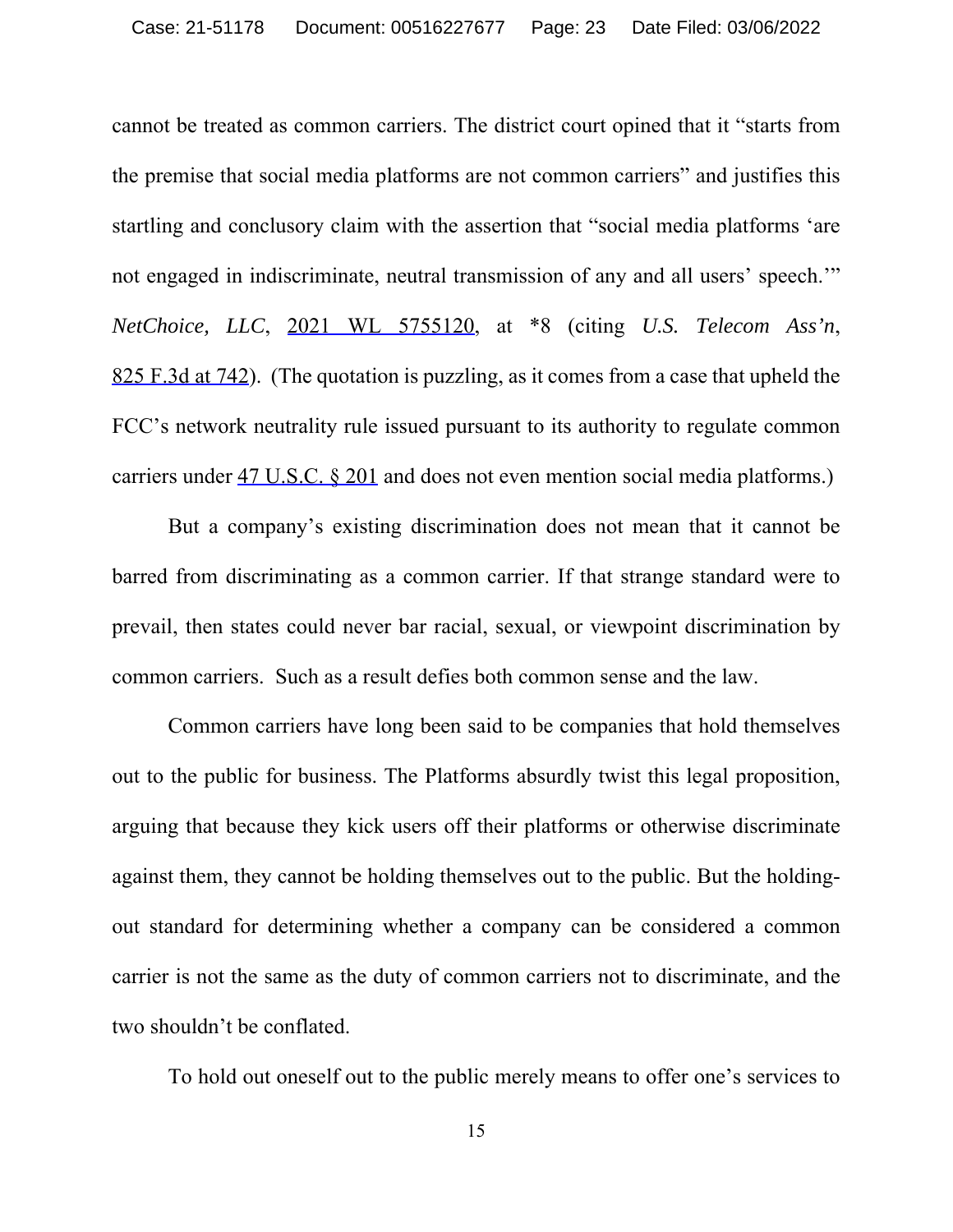the public, even if not all the public. It was in this sense that the Heart of Atlanta Motel held itself out to the public and so could be regulated as a public accommodation. Similarly, railways, bus companies, and communications carriers can be regulated as common carriers. The point isn't that they don't discriminate, but that they offer services to the public and so can be barred from discriminating.

The Platforms also attempt to escape their common carrier status on the theory that their services are particularized. But so are the services of a railway company. Members of the public can select particular routes, times, and classes of car and even can rent their own car. But the offer of such services to the public means that the company can be considered a common carrier.

As put long ago by Burdick, "a person, by holding himself out to serve the public generally, assumed two obligations," one of which was "to serve all who applied." Burdick, *supra*, at 518. Even earlier, Lord Chief Justice Holt explained that "one engaged in a common calling" has taken "upon himself a public trust for the benefit of the rest of his fellow-subjects" and has "made profession of a trade which is for the public good"—that he has "made profession of a public employment." *Lane v. Cotton* [1700] 88 Eng. Rep. 1458, 1464–65. Thus, "If an innkeeper refuse to entertain a guest where his house is not full, an action will lie against him, and so against a carrier, if his horses be not loaded, and he refuse to take a packet proper to be sent by a carrier . . . ." *Id.* This was an anti-discrimination duty imposed by law,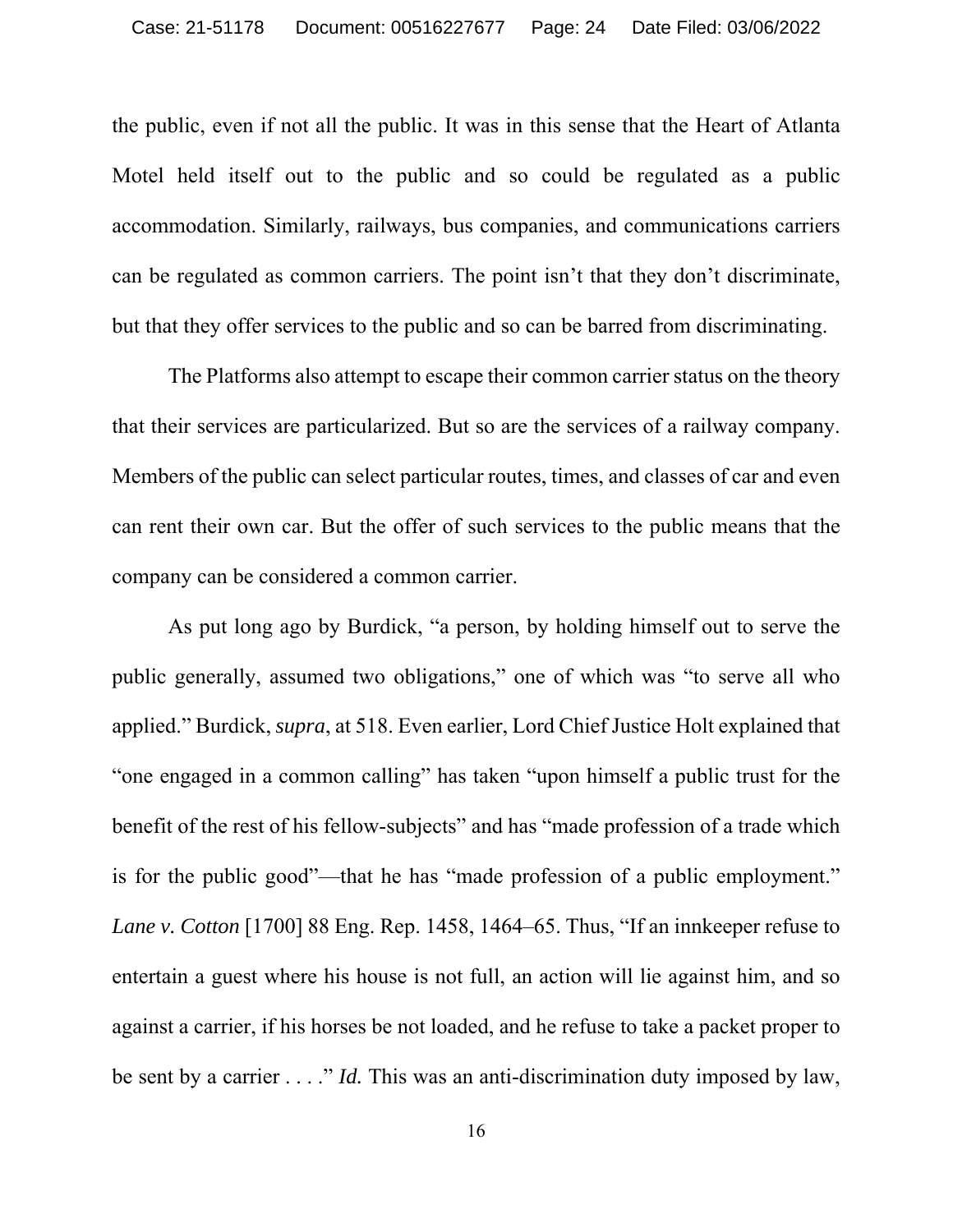regardless of the previous propensity of a carrier to discriminate.

**\* \* \* \*** 

For all the reasons recited above, the Platforms are common carriers, and being conduits for the speech of others, they can constitutionally be barred from engaging in viewpoint discrimination. Far from interfering with the Platforms' own speech, HB 20 requires them not to discriminate against other people's speech in conduits that the Platforms open to the public. This is well within established common carrier doctrine—a doctrine that has long been applied to communications carriers without violating the First Amendment.

### **II. Texas Has a Compelling Interest in Preventing Viewpoint Discrimination, Whereas the Platforms Have No Corresponding Speech Interest**

Government has a central role in defending civil liberties, including a profound interest in protecting the open exchange of expression. HB 20 itself declares that "this state has a fundamental interest in protecting the free exchange of ideas and information in this state." HB 20,  $\S$  1(2).<sup>5</sup> This openness in sharing ideas and information is the essential foundation of political freedom, scientific progress,

<sup>&</sup>lt;sup>5</sup> Plaintiffs suggest, on the basis of *Rollins v. Home Depot USA*, <u>8 F.4th 393, 397</u> (5th Cir. 2021), that the compelling government interest argument was not raised in the district court and so has been forfeited. But even if the point had not been raised the district court, it would not be forfeited. The logic of *Rollins* does not apply to the accelerated proceedings for preliminary injunctions. Moreover, the compelling interest was asserted by the statute itself, so a court must take notice of that interest in evaluating the statute.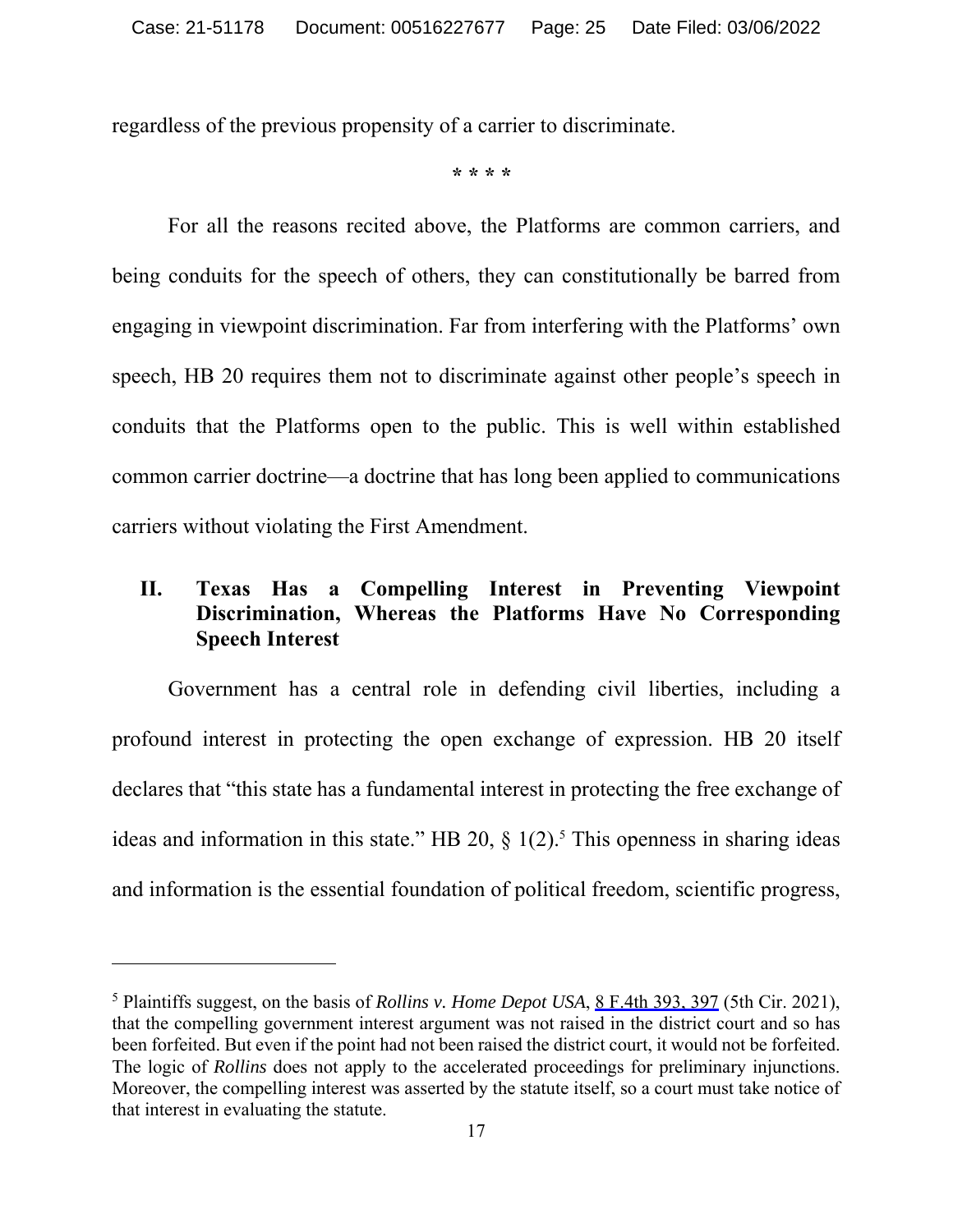artistic and cultural excellence, and much else that is invaluable. So, Texas has an interest of the highest order in adopting this statute.

But such an interest, although compelling, is not needed to justify HB 20. On the contrary, as discussed below, the compelling government interest test is inapplicable, because communications common carriers do not have a constitutional interest in the speech they carry for others, and because the Platforms are acting under color of federal law, sometimes even at the behest of government officials, when they silence disfavored viewpoints.

#### **A. The State Has a Compelling Interest in Preventing Viewpoint Discrimination, and HB 20 Is a Narrowly Tailored Regulation**

Protecting freedom of debate is one of the most fundamental state interests, and HB 20 is narrowly tailored to protect that interest. All that is valuable depends on open inquiry and exchange of opinion. Free and unfettered discussion is essential for political knowledge and accountability, for religious inquiry, and for cultural and scientific progress. Without freedom of speech, government itself would lose its legitimacy. So, when much of the nation's political, religious, cultural, and scientific debate has ended up on the Platforms, the states have a deep, even existential, interest in barring viewpoint discrimination.

This is especially clear because section 230 privileges social media (over print media and in-person communication) to censor Americans and the content they produce, "whether or not such material is constitutionally protected."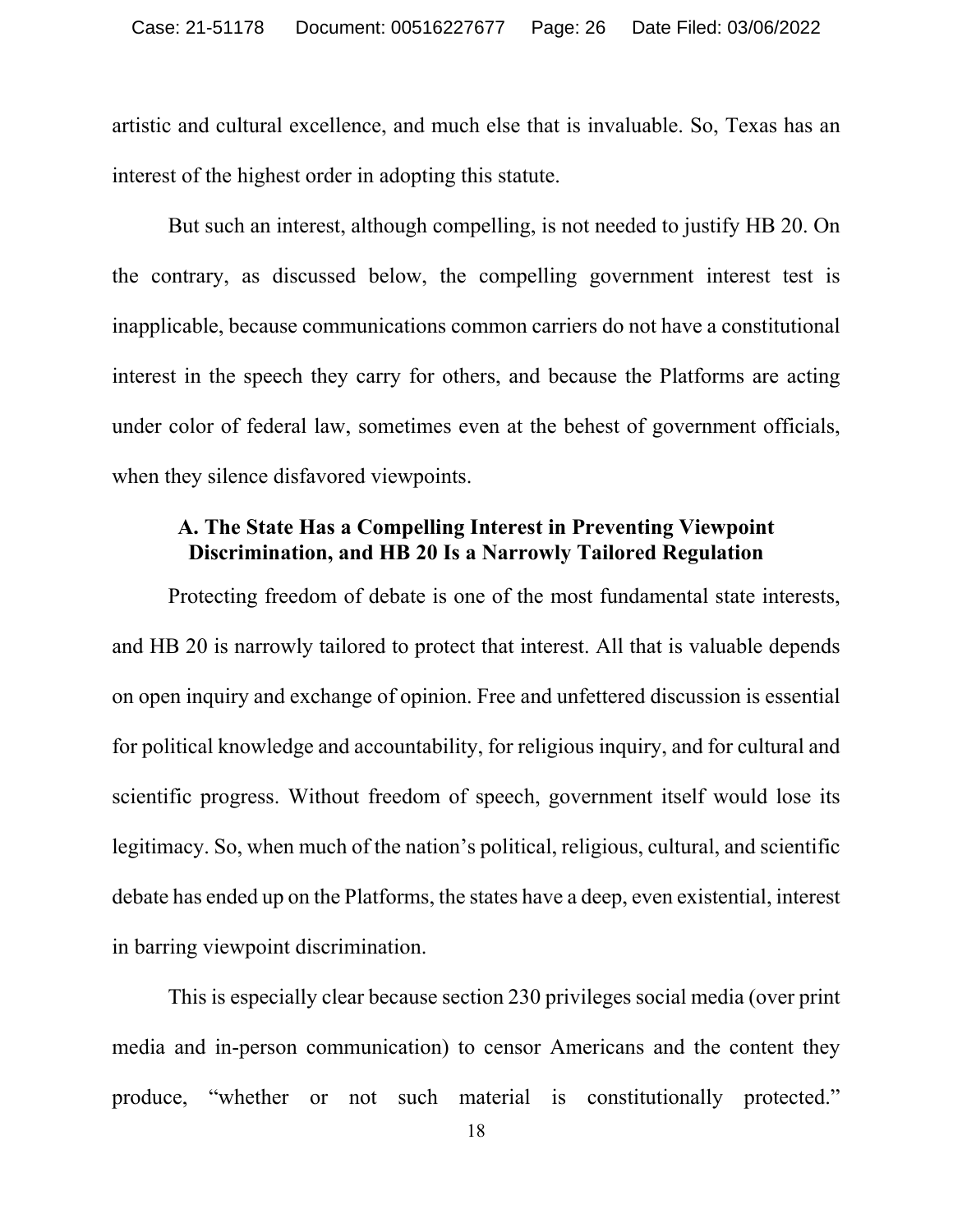47 U.S.C. § 230(c)(2)(A). This is *federally* privatized censorship. It therefore is crucial to recognize the *state* interests in protecting speech.

That states have a compelling interest in barring privatized censorship is familiar from John Stuart Mill's great book *On Liberty*. Worried primarily about private penalties on opinion (as noted at the top of this argument), Mill explained how such penalties ground down individuality and deprived society of the freedom that was the source of its moral and other progress. Such penalties dampened not only the efforts of "great thinkers" but also the mental advancement of "average human beings." Mill, *supra*, at 62. Especially in a nation such as ours, in which we aspire to govern ourselves, all of us need freedom of inquiry and debate.

HB 20 is narrowly tailored to this overriding interest. The statute merely seeks disclosure and bars viewpoint discrimination. *See* HB 20 §§ 120.051, 143A.002. It doesn't bar content discrimination. It doesn't indulge in rate setting or other severe common carrier regulations. It affects only those platforms that most clearly are common carriers—those that qualify by both function and dominance. *See id.* §§ 120.001–.002. And it permits only injunctive and declaratory relief, not damages or penalties. *Id.* § 143A.007(b). It thus fits the state's existential interest very tightly.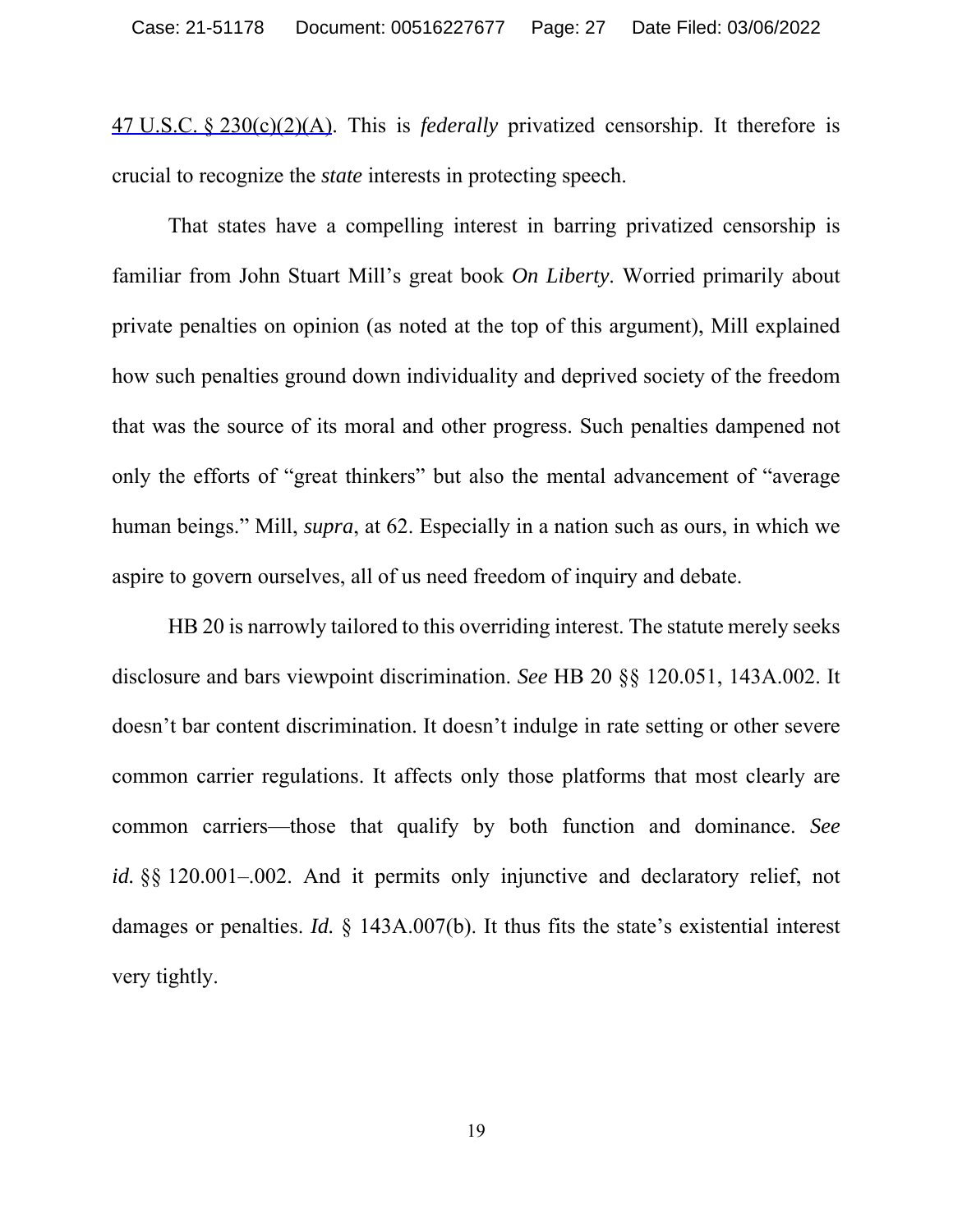### **B. Common Carriers Have No Speech Interest in Suppressing the Views of Others Conveyed in Their Conduits**

Notwithstanding that there is a compelling government interest in protecting open debate, a compelling interest is more than is needed to defend HB 20. The reason is that the Platforms' speech interests here are at best minimal. This may initially seem surprising, but it follows from the intersecting logic of the First Amendment and common carrier doctrine.

The Platforms have little or no First Amendment speech interest here because (as already suggested) they are affected only in their role as conduits for other people's speech, not their own speech. Of course, they may have a personal or economic interest in suppressing some views and permitting others. But because the speech they suppress is not theirs, they do not have a constitutionally recognized interest in it as their own speech. So they cannot have a speech interest in discriminating against minority or otherwise objectionable viewpoints.

The government interest in protecting speech cannot defeat the right of newspapers or private parade organizers to choose what or whom they will include. *See Miami Herald Pub. Co. v. Tornillo*, 418 U.S. 241, 257–58 (1974) (newspapers); *Hurley v. Irish-Am. Gay, Lesbian & Bisexual Grp. of Boston*, 515 U.S. 557, 572–73 (1995) (private parade organizers). But common carriers, being conduits for the speech of others, have no speech right in excluding the speech of others. They therefore can be barred from such misconduct without even getting to the question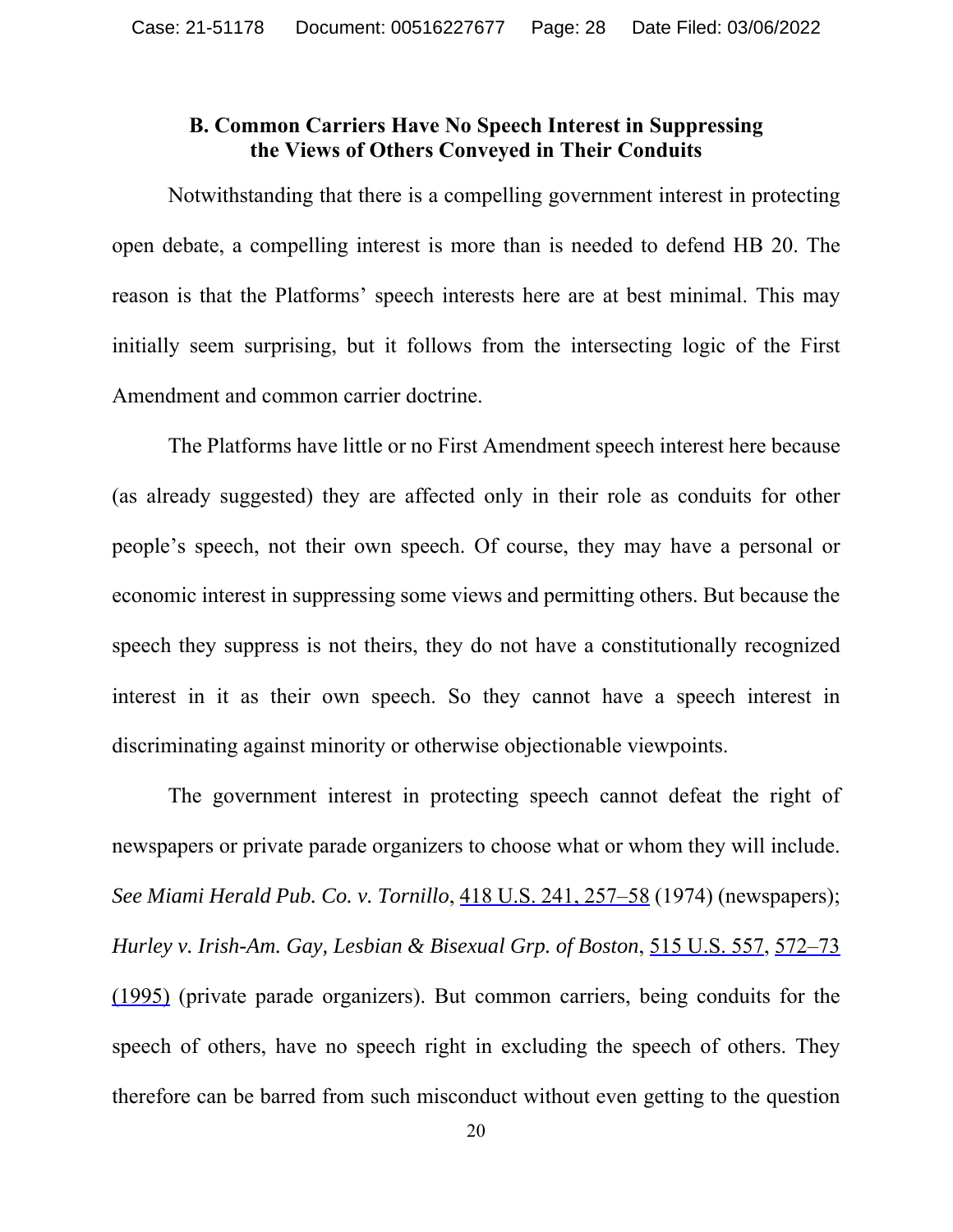of a compelling government interest.

The Platforms say the statute's ban on viewpoint discrimination will bar them from taking down all sort of bad speech, including pornography, terrorist propaganda, and Holocaust denial. But the Platforms protest too much. They widely permit pornography while barring the speech of public officials and witnesses in congressional hearings. When it comes to terrorist speech, federal law already prohibits the Platforms from providing material support for terrorist organizations (including hosting their accounts and videos). 18 U.S.C. § 2339b. As for Holocaust denial, although amicus has distinctively personal reasons to consider it regrettable, it is part of free debate and should not be used as a bogey man to excuse what actually is at stake—namely, the suppression of domestic political, religious, and scientific dissent.

HB 20's common carrier approach mimics the First Amendment's barrier to viewpoint discrimination. And in providing conduits, the Platforms cannot have a speech interest in suppressing the speech of others.

#### **C. The Platforms Have No Speech Interest in Carrying Out Privatized Government Censorship**

Accentuating this point—that the Platforms lack any First Amendment speech interest in shutting down speech—is that the federal government is using the Platforms to privatize censorship. Private companies have no First Amendment speech interest in effectuating government suppression.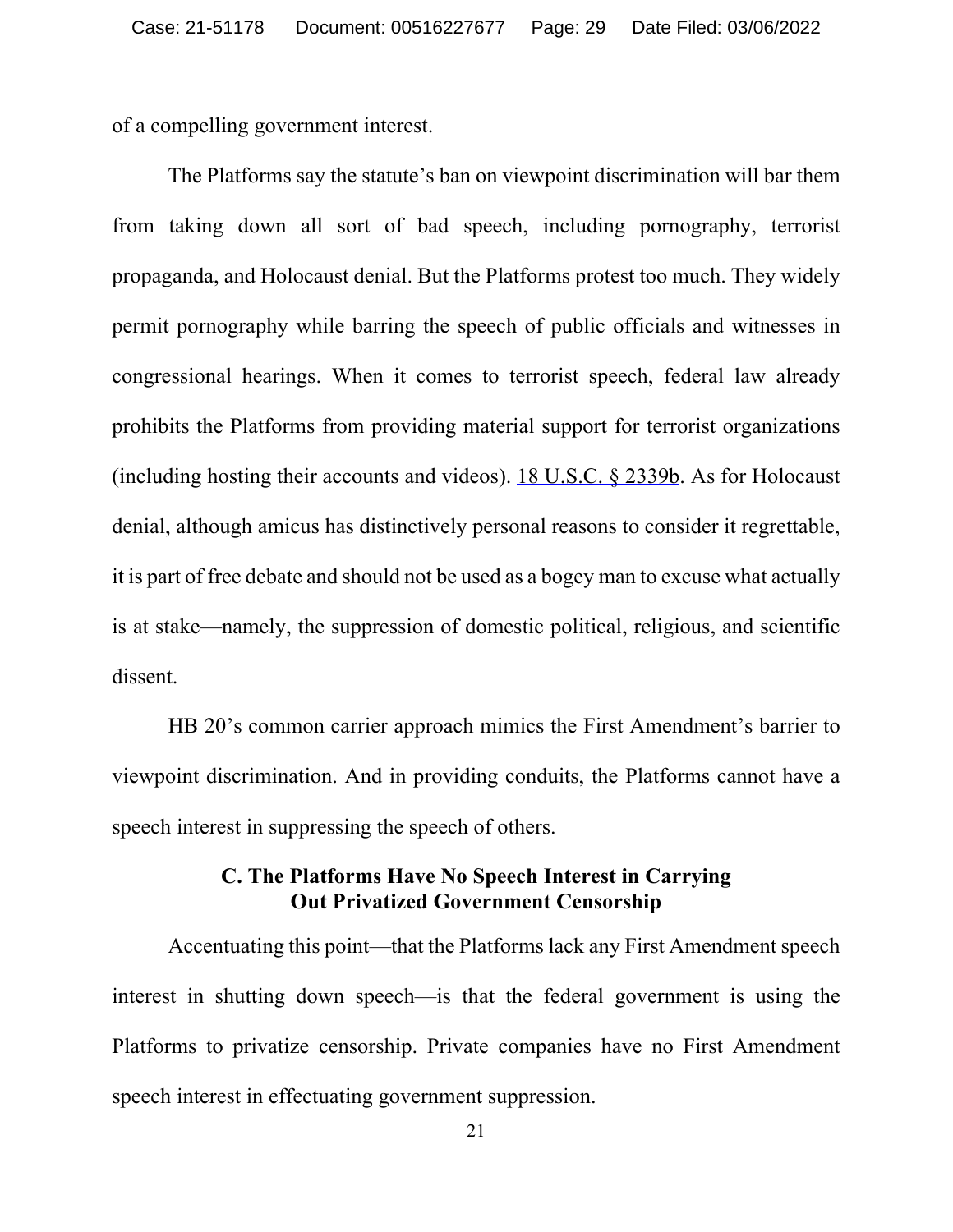Seventeenth-century English censorship was run through private entities (the Universities and the Stationers Company), *see generally* Philip Hamburger, "The Development of the Law of Seditious Libel and the Control of the Press," 37 Stan. L. Rev. 661 (1985), and this was the primary example of what was forbidden by the First Amendment's speech and press guarantee. Now, Congress, through section 230, has privileged social media companies from legal recourse when they restrict material in accord with a congressional list of disfavored materials. This doesn't mean the companies are violating the First Amendment. But it does indicate that the federal government, in working through private companies, is abridging the freedom of speech and that the companies are cooperating. Entities that are privileged by government to restrict speech "whether or not such material is constitutionally protected," 47 U.S.C. § 230(c)(2)(a), cannot claim to have a free speech interest in such suppression.

Also relevant is the growing evidence that the Platforms sometimes suppress expression at the behest of state and federal officials. Again, the point is not that the Platforms are violating the First Amendment; they are private actors. But they cannot have a First Amendment speech interest in censoring fellow Americans in response to demands from government.

**\* \* \* \***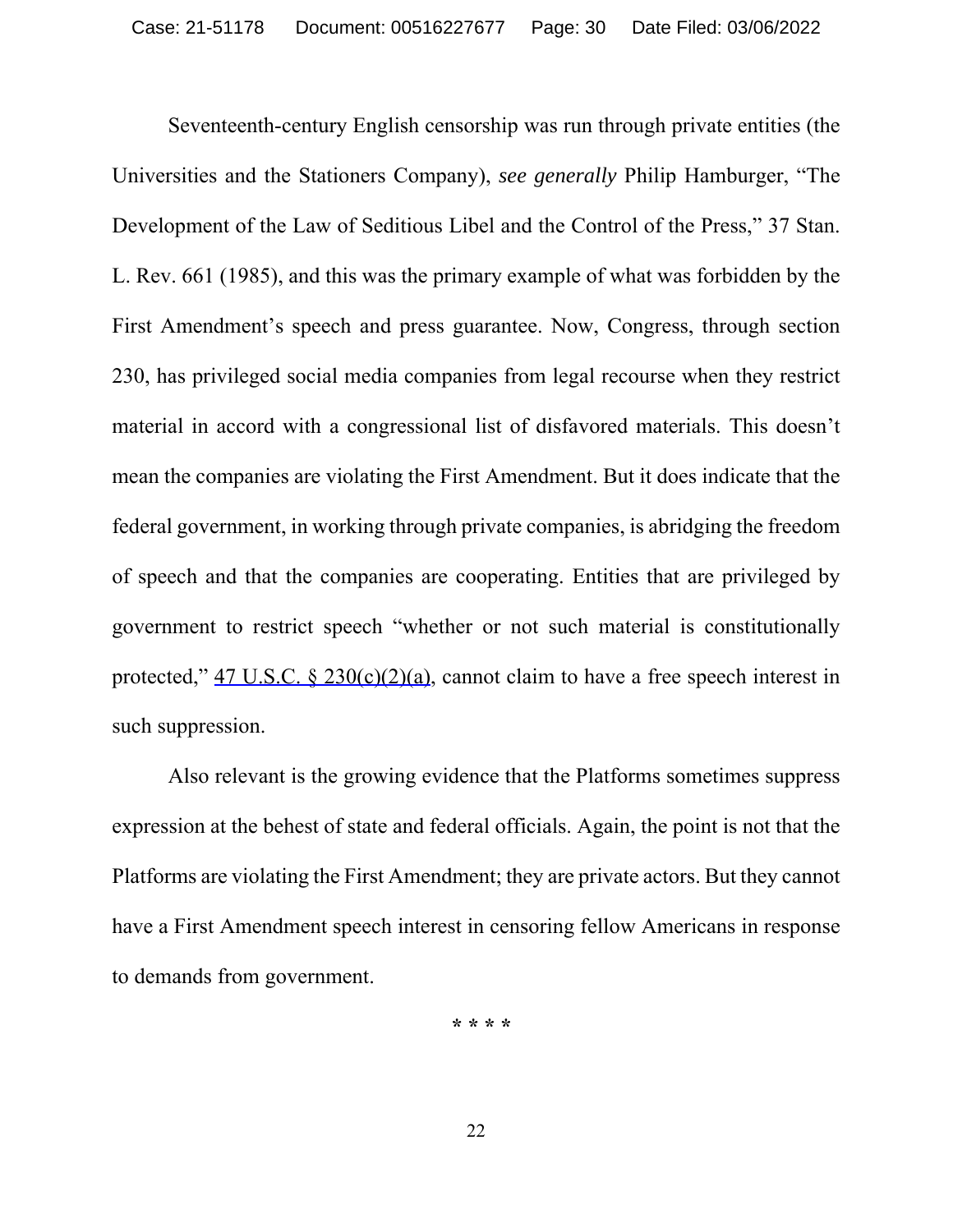Texas's interest goes far beyond what is required to uphold its antidiscrimination statute. This is especially clear because the Platforms have no free speech interest in stifling the speech of others or in carrying out privatized government censorship.6

#### **III. HB 20 Does Not Conflict with Section 230(c)(2)**

HB 20 targets viewpoint discrimination, not content discrimination. Also, it provides for declaratory and injunctive relief, not damages. Either ground is a full defense against any conflict with section  $230(c)(2)$ .

 $6$  In light of the federal privatization of censorship through section 230, this Brief emphasizes that not only the federal government but also each state has a compelling interest in protecting the unfettered exchange of expression. Relatedly, it must be added that HB 20 doesn't violate the Supreme Court's Dormant Commerce Clause doctrine.

First, that doctrine applies only when the commerce power is actually dormant, not when, as here, Congress has acted under that power in section 230, and in section 230(e)(3) has expressly recited that it shall not be construed to prevent any state from enforcing consistent state law.

Second, the doctrine doesn't apply here because HB 20 does not directly regulate commerce. In a pair of cases—*United States v. Lopez*, 514 U.S. 549 (1995), and *United States v. Morrison*, 529 U.S. 598 (2000)—the Supreme Court held that Congress cannot use the commerce power to regulate activities so remote from commerce that their regulation does not directly regulate interstate commerce. Similarly, if the Dormant Commerce Clause doctrine really is an implication of the commerce power, it cannot be used to displace a state law that does not directly regulate interstate commerce. HB 20 merely protects the free exchange of expression; it does not directly regulate interstate commerce. It therefore lies outside the reach of the Dormant Commerce Clause doctrine.

Third, the Plaintiffs' Dormant Commerce Clause claims prove too much, as they would leave social media platforms largely outside the regulatory jurisdiction of any state.

Fourth, the Platforms have already accommodated the demands for censorship made by China, so they should not have undue difficulty meeting Texas's demand for uncensored expression.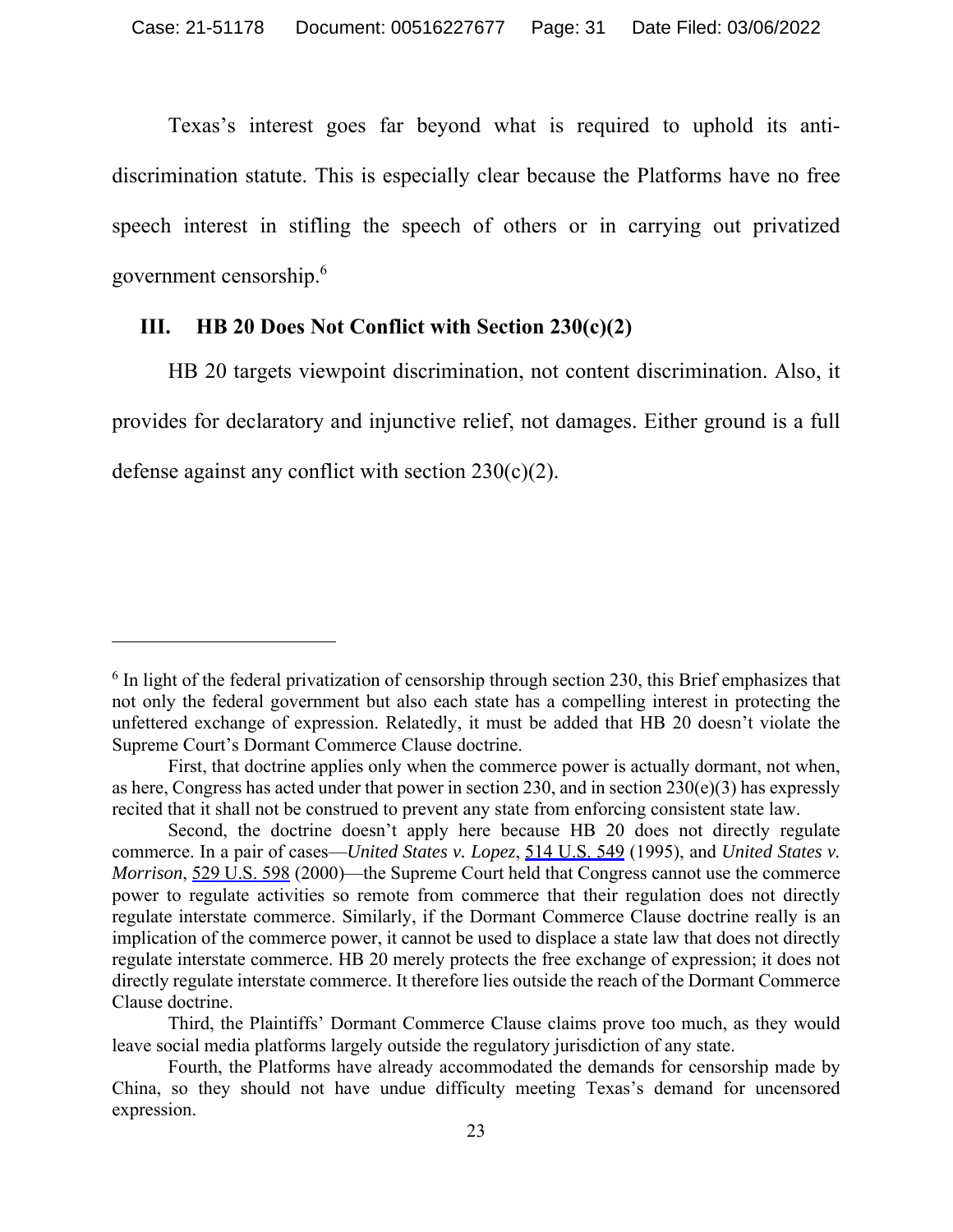#### **A. Whereas Section 230(c)(2) Protects Platforms for Content Discrimination, HB 20 Merely Bars Viewpoint Discrimination**

Section  $230(c)(2)$  protects interactive computer services in restricting various categories of content, but not in restricting viewpoints. Section  $230(c)(2)$  provides immunity for restricting "access to or availability of material that the provider or user considers to be obscene, lewd, lascivious, filthy, excessively violent, harassing, or otherwise objectionable."  $47 \text{ U.S.C.}$  §  $230(2)(\text{A})$ . One might think that the final category—"otherwise objectionable"—could allude to objectionable viewpoints. But it is merely a catchall, and following a list of types of content, it refers only to additional objectionable *content*, not *viewpoints*.

This logical conclusion has formal support in the *ejusdem generis* canon of interpretation. As the Supreme Court has explained, "Where general words follow specific words in a statutory enumeration, the general words are construed to embrace only objects similar in nature to those objects enumerated by the preceding specific words." *Cir. City Stores, Inc. v. Adams*, 532 U.S. 105, 114–15 (2001) (cleaned up); *see also Norfolk & W. Ry. Co. v. Am. Train Dispatchers Ass'n*, 499 U.S. 117, 129 (1991). At the end of a list of types of content, "otherwise objectionable" means otherwise objectionable content.7

<sup>7</sup> Incidentally, courts examining section 230 have tended to rely upon *ejusdem generis*. Adam Candeub & Eugene Volokh, *Interpreting 47 U.S.C. § 230(c)(2)*, 1 J. Free Speech L. 175, 179 n.13 (2021).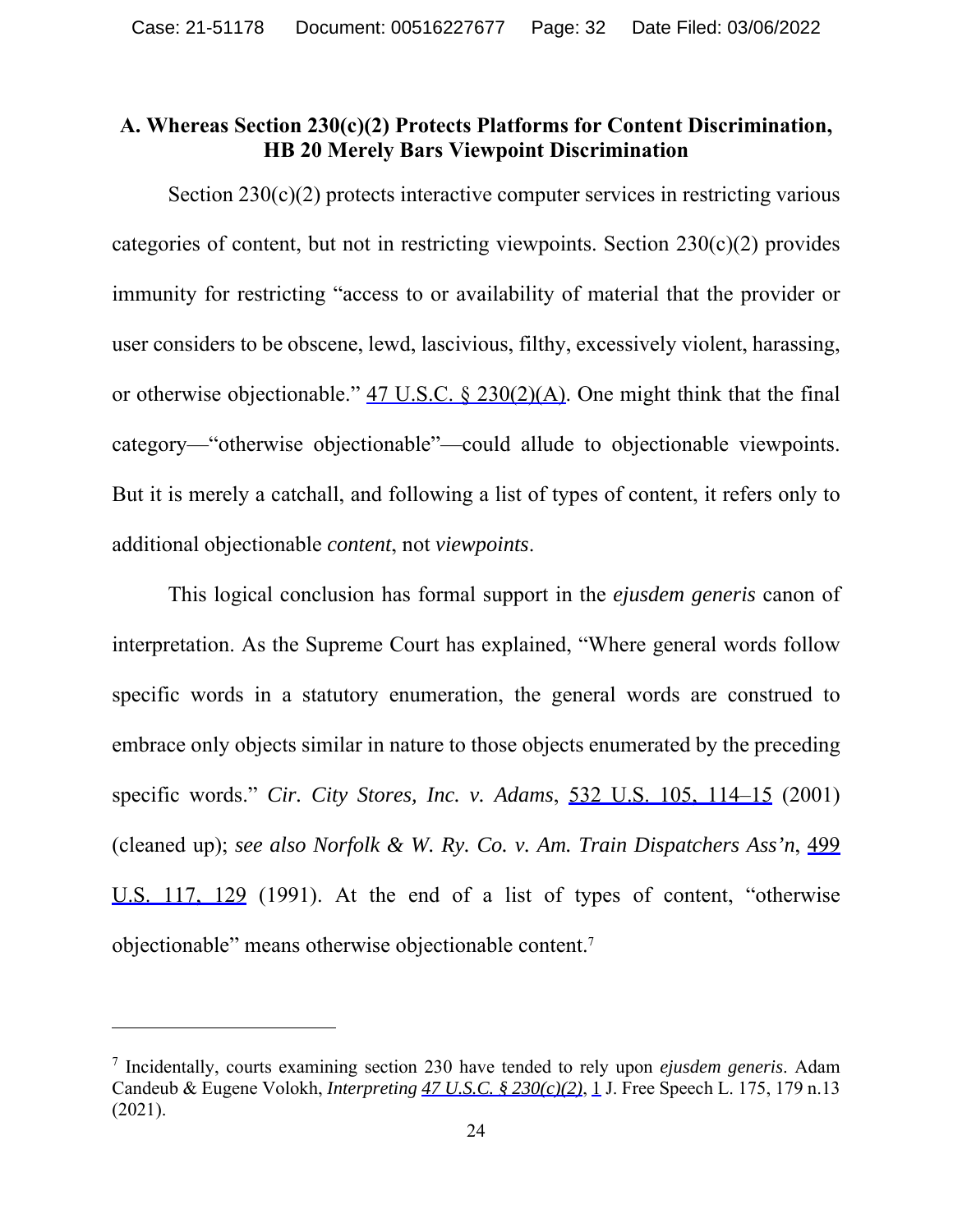Section  $230(c)(2)$ 's focus on protecting content discrimination rather than viewpoint discrimination is confirmed by Supreme Court doctrine distinguishing the two. *See, e.g.*, *R.A.V. v. St. Paul*, 505 U.S. 377, 388 (1992). It is inconceivable that Congress was unfamiliar with this basic distinction when adopting section 230. It is therefore telling that section  $230(c)(2)$  enumerates a list of content, not viewpoints. If that section had protected the Platforms in suppressing categories of viewpoint, it would have provoked insurmountable political and constitutional objections. *See* Philip Hamburger, *The Constitution Can Crack Section 230*, Wall St. J. (Jan. 29, 2021), https://www.wsj.com/articles/the-constitution-can-crack-section-230- 11611946851 ("The tech companies can't have it both ways. If the statute is constitutional, it can't be as broad as they claim, and if it is that broad, it can't be constitutional."). For all these reasons, when section  $230(c)(2)$  concludes its list of suppressible content with what is "otherwise objectionable," that phrase cannot be understood to mean objectionable viewpoints.

Plaintiffs protest that viewpoint is part of their "content" (in the colloquial sense of the expression or material carried by the Platforms) and that viewpoint cannot easily be teased apart from content. But HB 20 does not ask the Platforms or courts to disentangle viewpoint from content. Instead, it follows the Supreme Court's distinction between discrimination on the basis of viewpoint and discrimination on the basis of content. What triggers a violation of the statute's anti-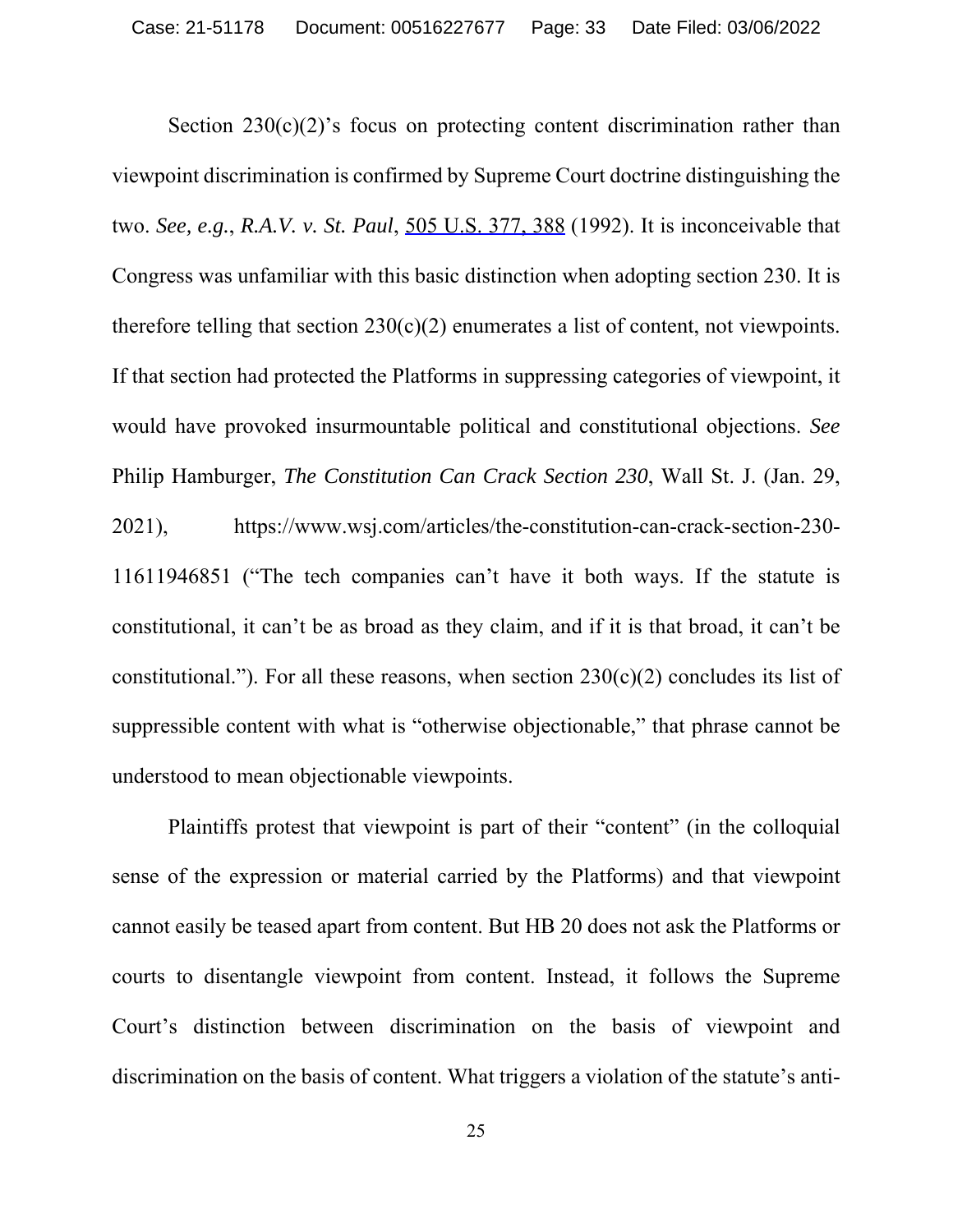discrimination provisions is merely discrimination by the Platforms on the basis of viewpoint, and being founded on well-established Supreme Court doctrine, this barrier to viewpoint discrimination is relatively clear.

In short, HB 20 prohibits viewpoint discrimination. It therefore does not conflict with section  $230(c)(2)$ , which protects the Platforms only when they engage in content discrimination.

# **B. Whereas Section 230(c)(2) Protects Against Actions for Damages, HB 20 Provides Only Non-Damages Remedies**

Even if HB 20 barred content discrimination, it wouldn't conflict with section  $230(c)(2)$ , because it provides for only declaratory and injunctive relief. By not offering damages, HB 20 completely sidesteps section 230(c)(2).

Section  $230(c)(2)$  protects the Platforms from being "held liable" for restricting listed materials. It is widely assumed that the section thereby secures the Platforms from any legal action. But the word "liable" in section  $230(c)(2)$  protects only against damages actions.

In civil suits, there are two distinct questions. First, a court must consider whether the defendant has violated his legal duty or someone else's right and is therefore legally responsible. Second, the court must decide upon a remedy, which can include damages, an injunction, and so forth. At first glance, section  $230(c)(2)$ 's term "held liable" can fall into either category. Perhaps it means the initial decision holding a defendant legally responsible, or perhaps it refers to a decision about a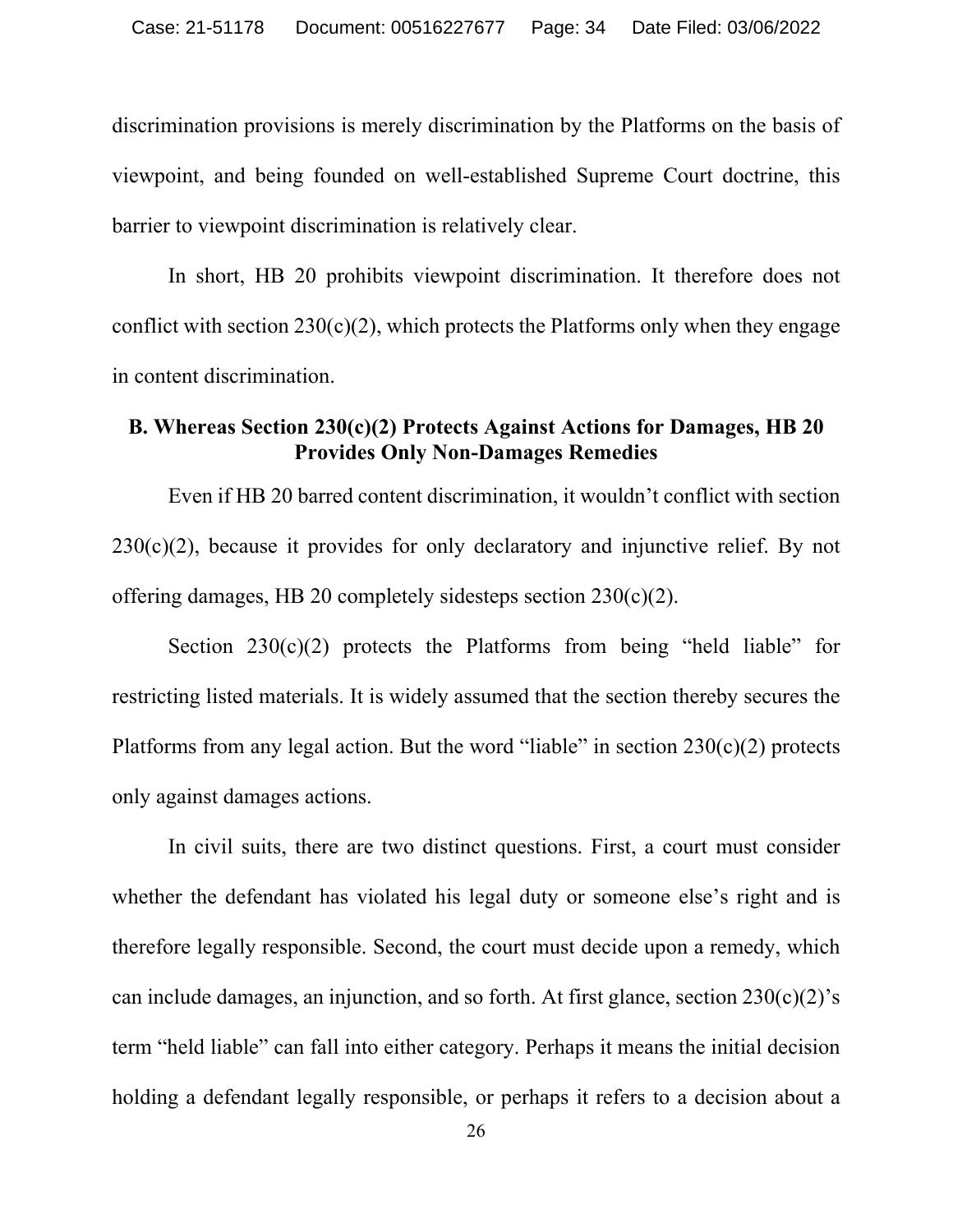type of remedy—namely damages.

Section 230(e) clarifies the apparent ambiguity, stating: "No *cause of action* may be brought and no *liability* may be imposed under any State or local law that is inconsistent with this section." (emphasis added) The statute thus distinguishes between a "cause of action" and "liability." From this it is apparent that when section 230(c) provides protection against being "held liable," it does not generally protect against "causes of action." Section  $230(c)(2)$ , in other words, merely protects against "liability" in the sense of damages.

Of course, when a Platform is sued for damages, section 230(e) bars not only the imposition of such liability but also the underlying cause of action. But HB 20 permits actions seeking declaratory judgments and injunctions, not damages.

**\* \* \* \*** 

HB 20 targets viewpoint discrimination, not content discrimination. And it authorizes actions for declaratory judgments and injunctions, not for damages. On either ground, it entirely escapes any conflict with Section 230.

#### **CONCLUSION**

Anti-discrimination regulation of communications common carriers is entirely consistent with the First Amendment. Although states have a compelling interest in protecting the free exchange of expression, it is not necessary to show such an interest, because the Platforms have little or no speech interest here. And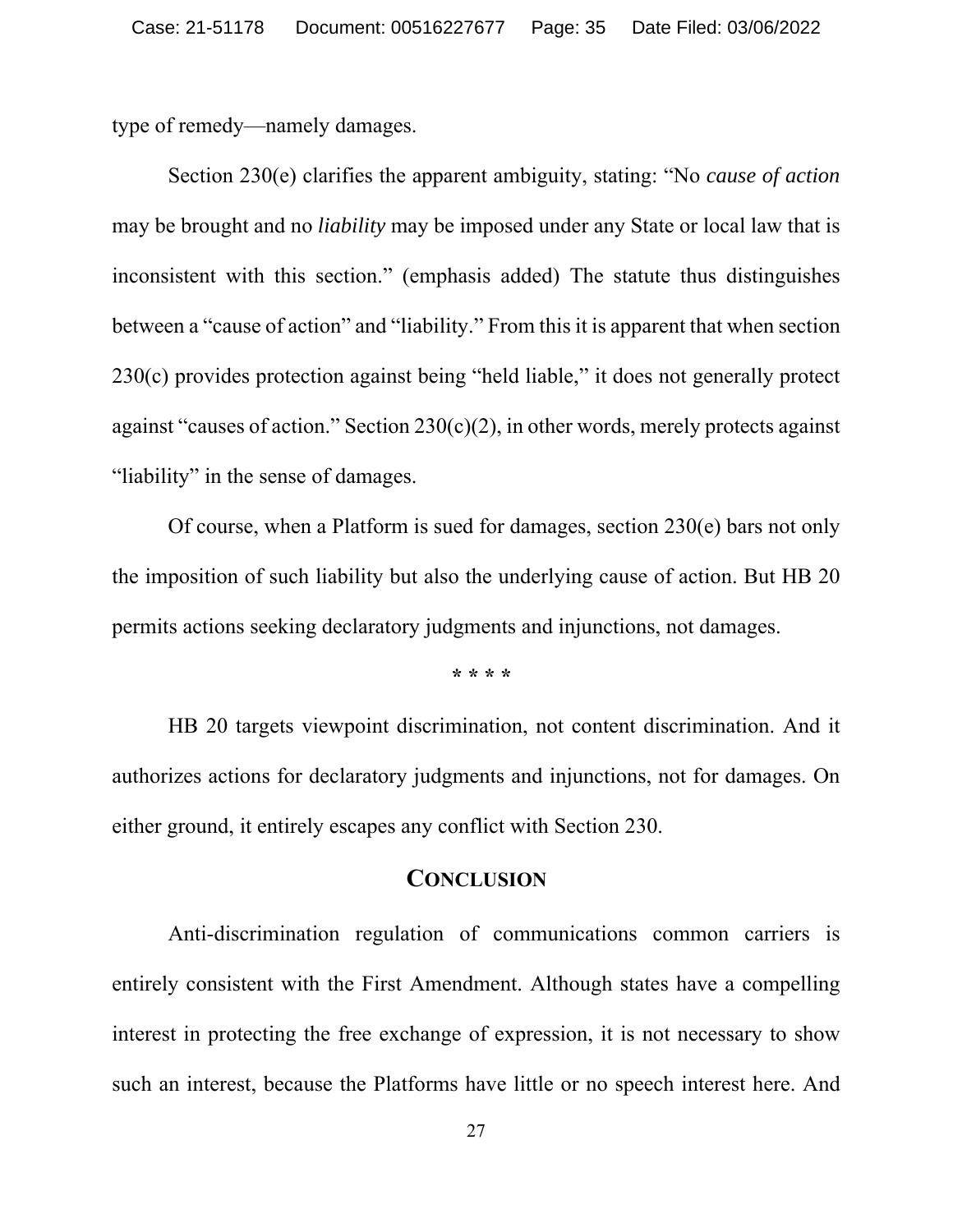HB 20 carefully avoids any conflict with section 230(c)(2). HB 20 is therefore constitutional, and the preliminary injunction cannot be sustained.

The Court therefore should vacate the preliminary injunction insofar as it prevents enforcement or operation of H.B. 20 Section 7.

Dated: March 7, 2022 Respectfully submitted,

Kyle Singhal HOPWOOD & SINGHAL, PLLC 1701 Pennsylvania Ave., N.W. Washington, DC 20006 Tel: (817) 212-9041 kyle@hopwoodsinghal.com

*Counsel for Prof. Philip Hamburger*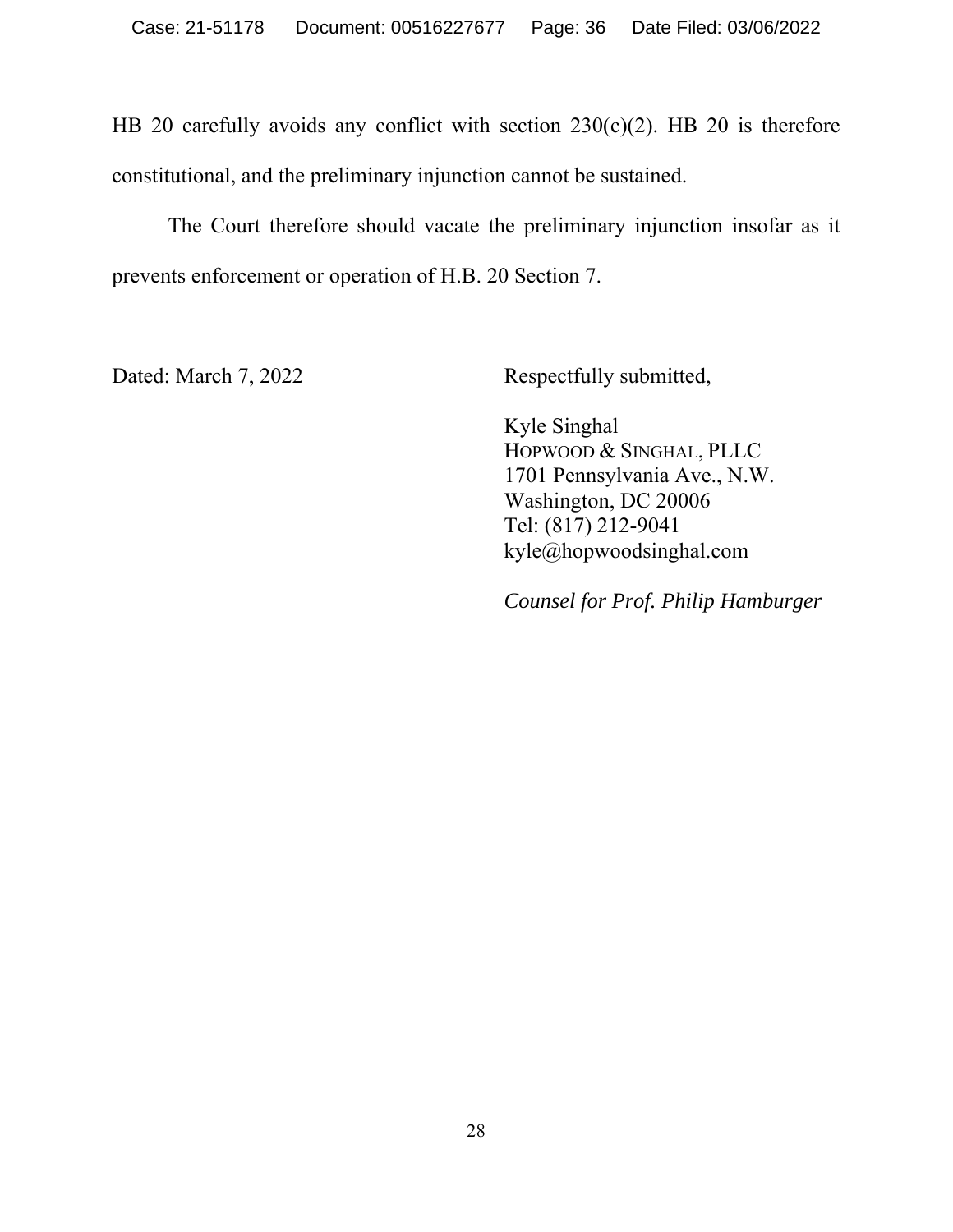# **CERTIFICATE OF SERVICE**

I hereby certify that on March 7, 2022, an electronic copy of the foregoing *amicus* brief was filed with the Clerk of Court for the United States Court of Appeals for the Fifth Circuit using the CM/ECF filing system and that service on counsel of record for all parties will be accomplished via CM/ECF.

> /s/ Kyle Singhal Kyle Singhal HOPWOOD & SINGHAL, PLLC 1701 Pennsylvania Ave., N.W. Washington, DC 20006 Tel: (817) 212-9041 kyle@hopwoodsinghal.com *Counsel for Prof. Philip Hamburger*